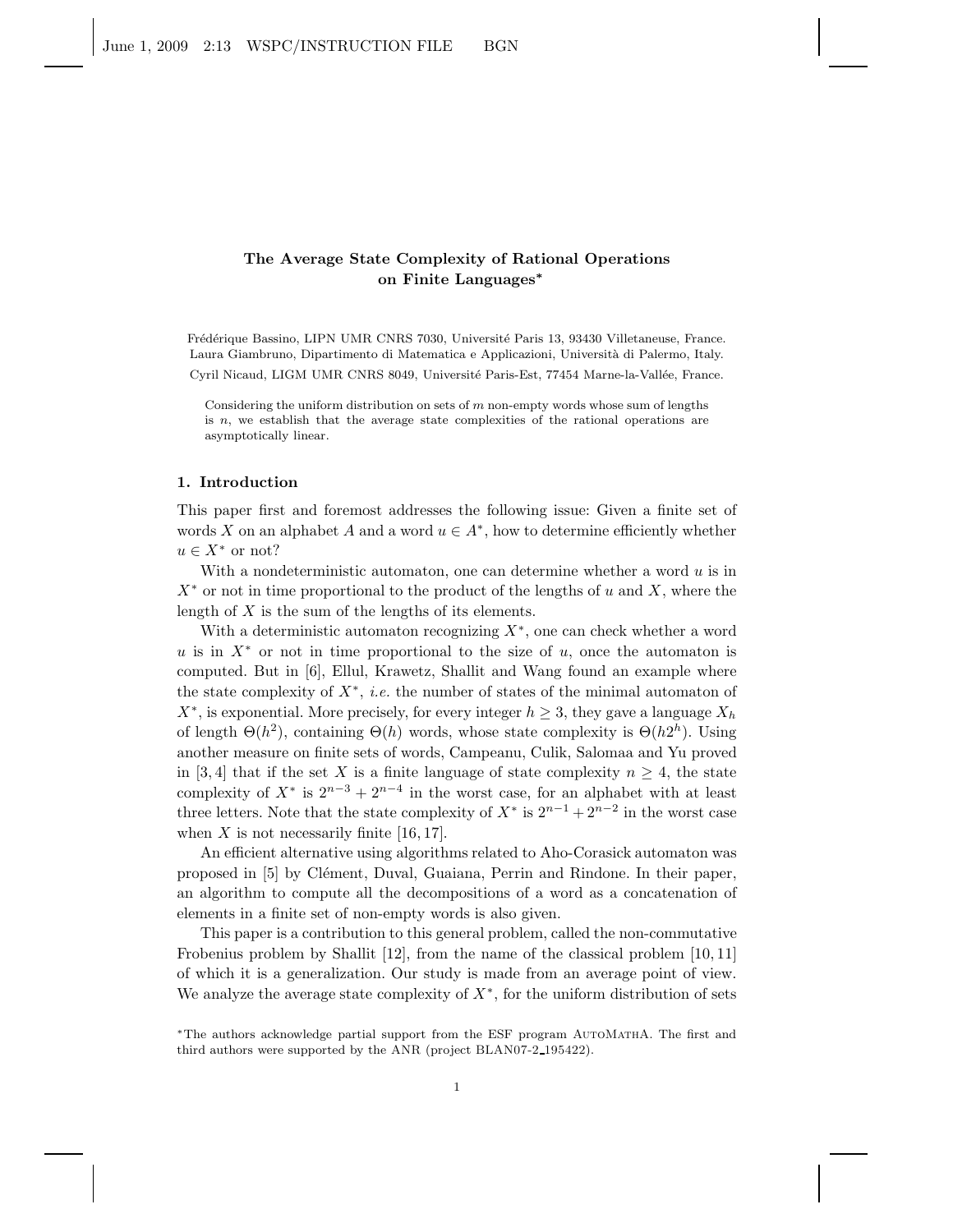of  $m$  non-empty words, whose sum of lengths is  $n$ , and as  $n$  tends towards infinity. We use the general framework of analytic combinatorics [7] applied to sets of words and classical automata constructions. Our main result is that, in average, the state complexity of the star of a set  $X$  of  $m$  non-empty words is linear with respect to the length of  $X$ . For an alphabet with at least three letters, we improve slightly the result, showing that the average state complexity of  $X^*$  is equivalent to n.

As a natural extension of this result, we also propose an average-case analysis of the two other rational operations for finite languages, namely the union and the concatenation. In both cases we establish the linearity of the state complexity in average.

The distribution chosen in this article is quite natural, since taking the sum of the lengths of the words as the size of a finite language corresponds to the space needed for its direct representation, *i.e.* by listing its elements. If one removes the condition that the number of words is fixed, and consider the uniform distribution on finite languages of length  $n$ , the probability that a random language contains small words is very high. More precisely, all the words of length one, are contained in a random set with a non-negligible probability. As our main focus is the star operation, it is not an interesting distribution: the probability that the star of a random set is A<sup>∗</sup> , of state complexity one, is too high.

Remark that an interesting and rather different distribution has been considered in  $[8]$ . For a given n, they analyze the uniform distribution over finite languages whose longest word is of length at most  $n$ . The distribution is quite different from ours. For instance, there are  $2^{(|A|^{n+1}-1)/(|A|-1)}$  distinct sets of size n, where we have around  $\binom{n-1}{m-1}$  | A|<sup>n</sup> sets. For this distribution, it is likely to have a lot of words of large size, and the authors proved that almost all languages have a state complexity in  $\Theta(|A|^n/n)$ . For the distribution studied in this article, the average state complexity of a language of length  $n$  is equivalent to  $n$ , as we shall see in Proposition 9.

The paper is organized as follows. In Section 2 we recall some definitions, usual automata constructions and establish some technical combinatorial properties about words. In Section 3, we prove lower bounds for rational operation on finite languages, in the average case. The average state complexities are established in Section 4 for the union and the concatenation, and in Section 5 for the star operation. Finally, some algorithmic perspectives are discussed in Section 6.

A preliminary version of this work has been presented in [1].

## 2. Preliminary

### 2.1. Automata and Words

We recall some definitions about automata and combinatorics on words. We refer the readers to  $(9, 15, 2)$  for elements of theory of finite automata and to  $(13, 14, 15)$ for combinatorics on words.

A *finite automaton* A over a finite alphabet A is a quintuple  $A = (A, Q, T, I, F)$ where Q is a finite set of *states*,  $T \subset Q \times A \times Q$  is the set of *transitions*,  $I \subset Q$  is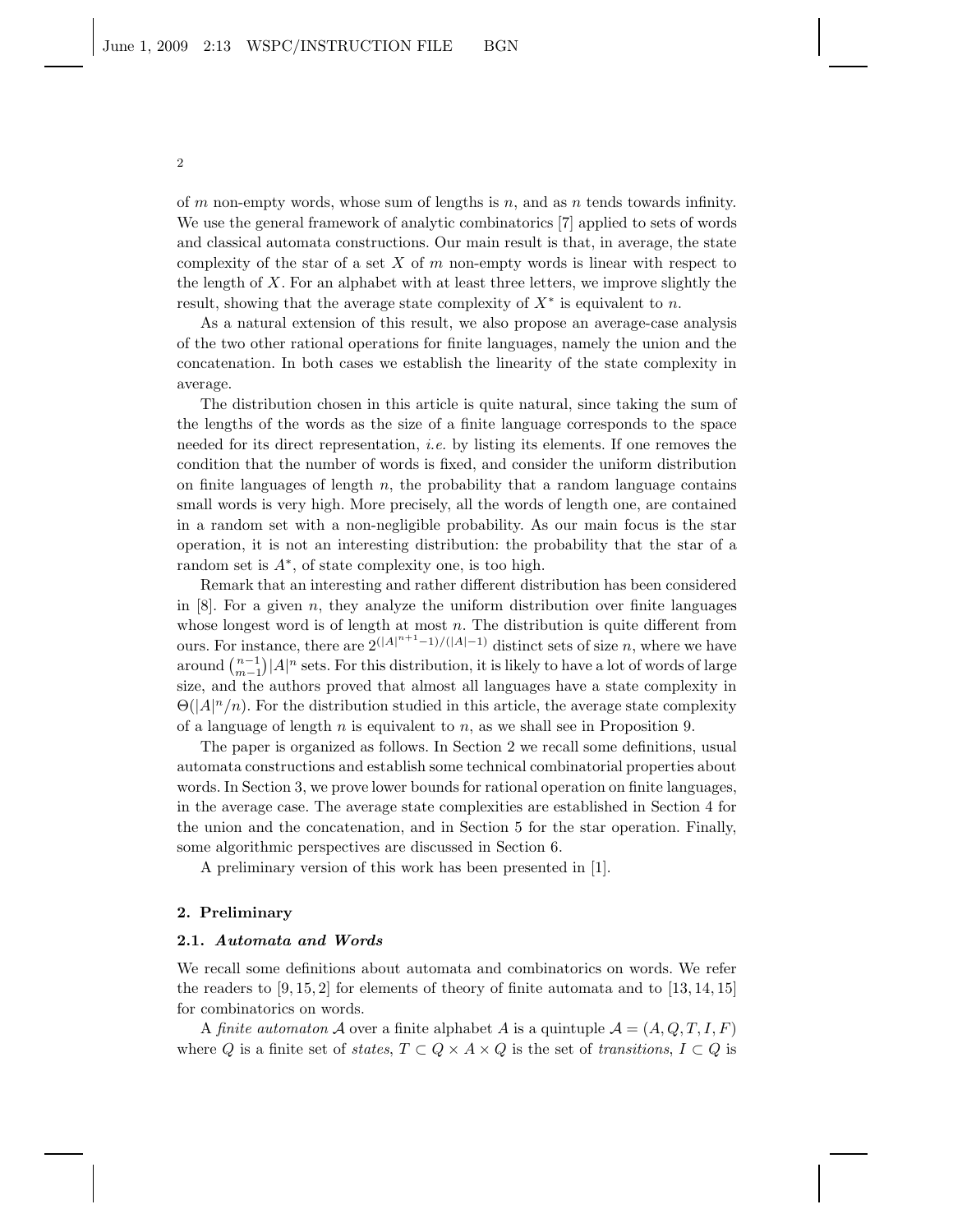the set of *initial states* and  $F \subset Q$  is the set of final states. The automaton A is *deterministic* if it has only one initial state and for any  $(p, a) \in Q \times A$  there exists at most one state  $q \in Q$  such that  $(p, a, q) \in T$ . It is *complete* if for each  $(p, a) \in Q \times A$ , there exists at least one state  $q \in Q$  such that  $(p, a, q) \in T$ . A deterministic finite automaton  $A$  is *accessible* when for each state q of  $A$ , there exists a path from the initial state to the state q. The *size*  $\#\mathcal{A}$  of an automaton  $\mathcal{A}$  is its number of states. Any finite automaton  $\mathcal{A} = (A, Q, T, I, F)$  can be transformed into a deterministic automaton  $\mathcal{B} = (A, \mathcal{P}(Q), T', \{I\}, F')$  recognizing the same language and in which  $F' = \{ P \in \mathcal{P}(Q) \mid P \cap F \neq \emptyset \}$  and  $T' = \{ (P, a, R) \text{ with } P \in \mathcal{P}(Q), a \in A \text{ and } R = \emptyset \}$  ${q \mid \exists p \in P, (p, a, q) \in T}$ . In practice only the accessible part of the automaton B is built in this *subset construction*.

We say that the word v is a *proper prefix* (resp. suffix) of a word u if v is a prefix (resp. suffix) of u such that  $v \neq \varepsilon$  and  $v \neq u$ . The word v is called a *border* of u if v is both a proper prefix and a proper suffix of u. We denote by  $Pr(u)$  (resp.  $Sf(u)$  the set of all prefixes (resp. suffixes) of u, by  $Pref(u)$  (resp.  $Suff(u)$ ) the set of proper prefixes (resp. suffixes) and by  $Bord(u)$  the set of borders of u. A word is *primitive* when it is not the power of another word. Let u, v and w be three non-empty words such that  $w$  is a proper suffix of  $v$  that is a proper suffix of  $u$  and define the following sets:  $Q_u = \{\{u\} \cup P \mid P \subset \text{Suff}(u)\}, Q_{u,v} = \{\{u\} \cup P \mid P \in Q_v\}$ and  $Q_{u,v,w} = \{ \{u\} \cup P \mid P \in Q_{v,w} \}.$  The cardinalities of  $Q_u, Q_{u,v}$  and  $Q_{u,v,w}$  are respectively equal to  $2^{|u|-1}$ ,  $2^{|v|-1}$  and  $2^{|w|-1}$ .

The *minimal automaton* of a regular language is the unique (up to isomorphism) smallest accessible and deterministic automaton recognizing this language. The *state complexity* of a regular language is the size of its minimal automaton. Therefore the state complexity of a regular language  $L$  is equal to its number of distinct left quotients, *i.e.* the languages of the form  $u^{-1}L = \{w \in A^* \mid uw \in L\}$ . Let  $L \subset A^*$  be a finite set of words. The automaton  $\mathcal{T}_L = (A, \Pr(L), T_L, \{\varepsilon\}, L)$ , where  $T_L = \{(u, a, ua) \mid u \in Pr(L), a \in A, ua \in Pr(L)\},$  recognizes the set L (See Figure 1 p.13 for an example). Therefore the state complexity of a finite language, whose sum of the lengths of its elements is n, is less or equal to  $n + 1$ .

#### 2.2. Enumeration

Recall that  $f(n) = \mathcal{O}(g(n))$  if there exists a positive real c such that for all n big enough  $|f(n)| \le c|g(n)|$ , that  $f(n) = \Omega(g(n))$  if there exists a positive real c such that for all n big enough  $|f(n)| \ge c|g(n)|$  and that  $f(n) = \Theta(g(n))$  if  $f(n) = \mathcal{O}(g(n))$ and  $f(n) = \Omega(q(n))$ .

Let  $X \subset A^*$  be a finite set of words. We denote by |X| the cardinality of X and by  $||X||$  the *length* of X defined as the sum of the lengths of its elements:  $||X|| = \sum_{u \in X} |u|$ . Let  $\mathcal{S}et_{n,m}$  be the set of sets of m non-empty words whose sum of lengths is n:  $Set_{n,m} = \{X = \{u_1, \dots, u_m\} \mid ||X|| = n, \forall i \in \{1, \dots, m\} \ u_i \in A^+\}$ and  $S_{n,m}$  be the set of sequences of m non-empty words whose sum of lengths is  $n: S_{n,m} = \{S = (u_1, \dots, u_m) \mid ||S|| = n, \forall i \in \{1, \dots, m\} \ u_i \in A^+\}.$  We denote by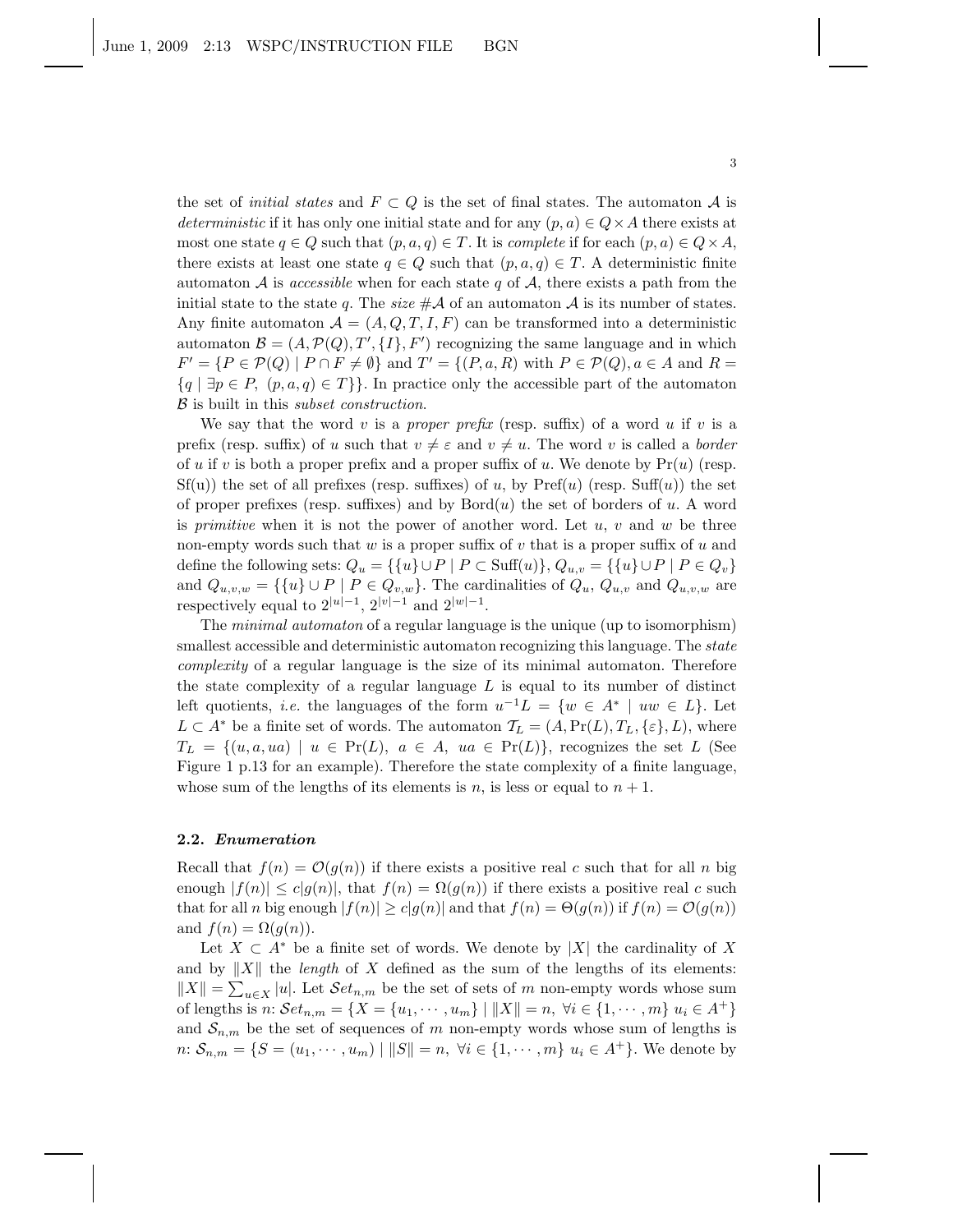$S_{n,m}^{\neq} \subset S_{n,m}$  the set of sequences of pairwise distinct words.

**Proposition 1.** For any fixed integer  $m \geq 2$ , the number  $|\mathcal{S}_{n,m}|$  of sequences and *the number*  $|\mathcal{S}et_{n,m}|$  *of sets of m non-empty words whose sum of lengths is n satisfy* 

$$
|\mathcal{S}_{n,m}| = \binom{n-1}{m-1} |A|^n \quad and \quad |\mathcal{S}et_{n,m}| = \frac{1}{m!} |\mathcal{S}_{n,m}| \left(1 + \mathcal{O}\left(\frac{1}{n^2}\right)\right).
$$

**Proof.** Any sequence S of  $S_{n,m}$  can be uniquely defined by a word v of length n, which is the concatenation of the elements of  $S$ , and a composition of n into  $m$  parts, that indicates how to cut the word of length  $n$  into  $m$  parts. Therefore  $|S_{n,m}| = \binom{n-1}{m-1} |A|^n$ . Moreover, as m is fixed,

$$
\binom{n-1}{m-1} |A|^n \sim \frac{n^{m-1}}{(m-1)!} |A|^n.
$$
 (1)

Let  $\mathcal{F}_{n,m}$  be the set of the elements  $S = (u_1, \dots, u_m)$  of  $\mathcal{S}_{n,m}$  such that  $u_1 = u_2$ , then:

$$
|\mathcal{F}_{n,m}| = |\mathcal{S}_{n,m}| \mathcal{O}\left(\frac{1}{n^2}\right). \tag{2}
$$

Indeed, if  $m = 2$  then  $|\mathcal{F}_{n,2}| =$  $\int 0$  if *n* is odd  $|A|^{n/2}$  if *n* is even which proves the result. If  $m \geq 3$ , the generating function for the number of pairs of non-empty words  $(u, v)$ such that  $u = v$  is  $z \mapsto \frac{|A|z^2}{1-|A|z}$  $\frac{|A|z}{1-|A|z^2}$ , then

$$
F_m(z) = \sum_{n\geq 0} \mathcal{F}_{n,m} z^n = \frac{|A| z^2}{1 - |A| z^2} S_{m-2}(z) = \frac{|A| z^2}{1 - |A| z^2} \left(\frac{|A| z}{1 - |A| z}\right)^{m-2},
$$

where  $S_{m-2}(z) = \sum_{n\geq 0} S_{n,m-2}z^n$ . Therefore  $F_m(z)$  is a rational function with a simple pole at  $\frac{1}{\sqrt{1}}$  $\frac{1}{|A|}$  and a pole of order  $m-2$  at  $\frac{1}{|A|}$ . Hence there exist a polynomial P of degree  $m-3$  and a constant c, such that

$$
F_{n,m} = P(n)|A|^n + c |A|^{n/2} = P(n)|A|^n \left(1 + \mathcal{O}(|A|^{-n/2})\right).
$$

Equation  $(2)$  is then obtained using Equation  $(1)$  and the degree of P. Now let  $i, j \in \{1, \ldots, m\}$  and  $\mathcal{F}_{n,m}^{(i,j)} \subset \mathcal{S}_{n,m}$  containing all sequences  $(u_1, \cdots, u_m)$  such that  $u_i = u_j$ . Then  $S_{n,m} = S_{n,m}^{\neq} \cup \bigcup_{1 \leq i < j \leq m} \mathcal{F}_{n,m}^{(i,j)}$  where  $S_{n,m}^{\neq} \subset S_{n,m}$  is the subset of sequences whose elements are pairwise distinct. By symmetry arguments  $|\mathcal{F}_{n,m}^{(i,j)}|$  =  $|\mathcal{F}_{n,m}|$  and consequently  $|\mathcal{S}_{n,m}| - |\mathcal{S}_{n,m}^{\neq}| \leq {m \choose 2} |\mathcal{F}_{n,m}|$ . Hence from Equation (2),  $|\mathcal{S}_{n,m}| - |\mathcal{S}_{n,m}^{\neq}| = |\mathcal{S}_{n,m}| \mathcal{O}\left(\frac{1}{n^2}\right).$ 

Finally since an element of  $\mathcal{S}et_{n,m}$  is mapped on exactly m! sequences of  $\mathcal{S}_{n,m}^{\neq}$ , we obtain  $|\mathcal{S}_{n,m}^{\neq}| = m! |\mathcal{S}et_{n,m}|$ , concluding the proof.  $\Box$ 

In the following we shall count the number of states of automata according to their labels. This enumeration is based on combinatorial properties of words.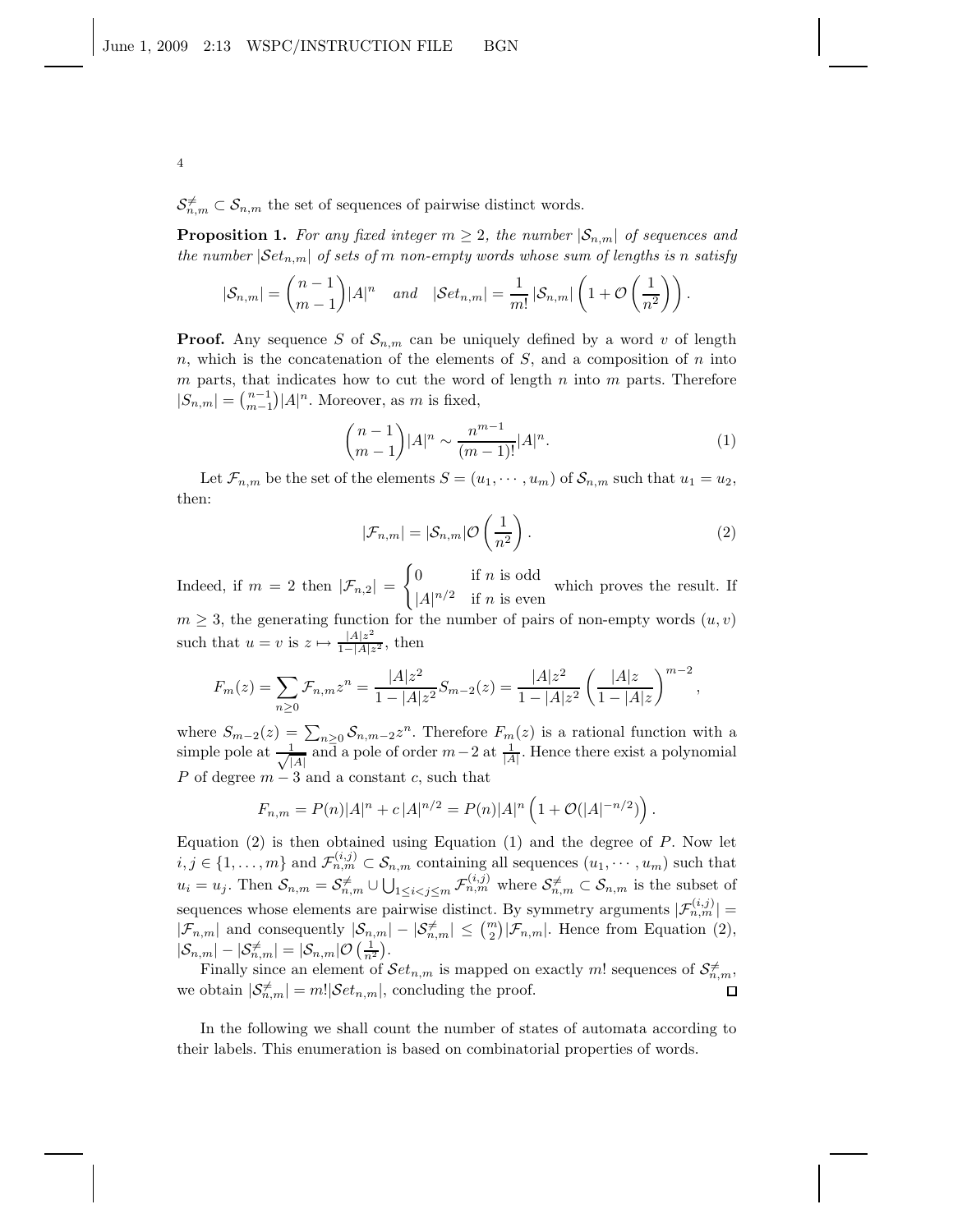**Lemma 2.** Let u be a non-empty word of length  $\ell$ . The number of sequences  $S \in$  $\mathcal{S}_{n,m}$  *such that u is a prefix (resp. suffix) of a word of* S *is smaller or equal to*  $m\binom{n-\ell}{m-1}|A|^{n-\ell}.$ 

**Proof.** There are at most  $m\binom{n-\ell-1}{m-2}|A|^{n-\ell}$  elements in  $\mathcal{S}_{n,m}$  containing u, as taking an element of  $S_{n-\ell,m-1}$  and adding u at one of the m possible places covers all the possibilities (with over-counting). There are at most  $m\binom{n-\ell-1}{m-1}|A|^{n-\ell}$  elements in  $\mathcal{S}_{n,m}$  containing a word having u as a prefix (resp. suffix), as taking an element of  $S_{n-\ell,m}$  and concatenating u at the beginning (resp. end) of one of the words covers all the possibilities (with over-counting). We conclude the proof as  $m\binom{n-\ell-1}{m-2}|A|^{n-\ell} + m\binom{n-\ell-1}{m-1}|A|^{n-\ell} = m\binom{n-\ell}{m-1}|A|^{n-\ell}.$  $\Box$ 

**Lemma 3.** Let  $u, v \in A^+$  such that v is not a prefix of  $u, |u| = \ell$  and  $|v| = i$ . The *number of sequences*  $S \in \mathcal{S}_{n,m}$  *such that both* u *and* v *are prefixes of words of* S *is smaller or equal to*  $m(m-1)|A|^{n-\ell-i} \binom{n-\ell-i+1}{m-1}$ .

**Proof.** Similarly to the proof of Lemma 2, we distinguish four cases:  $u$  and  $v$  are strict prefixes of words in S,  $u \in S$  and v is a strict prefix,  $v \in S$  and u is a strict prefix, and both  $u$  and  $v$  are in  $S$ . One can upper bound the number of sequences for these different cases by  $m(m-1)|S_{n-\ell-i,m}|$ ,  $m(m-1)|S_{n-\ell-i,m-1}|$ ,  $m(m-1)|S_{n-\ell-i,m-1}|$  and  $m(m-1)|S_{n-\ell-i,m-2}|$  respectively. We conclude since

$$
\binom{n-\ell-i-1}{m-1} + 2\binom{n-\ell-i-1}{m-2} + \binom{n-\ell-i-1}{m-3} = \binom{n-\ell-i+1}{m-1} \quad \Box
$$

In the following we establish properties that link a word and its borders.

**Lemma 4.** For  $1 \leq i < \ell$ , there are at most  $|A|^{l-i}$  pairs of non-empty words  $(u, v)$ *such that*  $|u| = \ell$ ,  $|v| = i$  *and v is a border of u*.

**Proof.** Since v is a border of u,  $\ell - i$  is a period of u ([14] p.270). The  $\ell - i$  first letters of u completely define u and v, hence there are at most  $|A|^{l-i}$  possible pairs.

**Lemma 5.** For  $1 \leq j < i < \ell$  such that  $i \leq \frac{2}{3}\ell$  or  $j \leq \frac{i}{2}$ , there are at most  $|A|^{l-\frac{i}{2}-j}$ *triples of non-empty words*  $(u, v, w)$  *with*  $|u| = \ell$ ,  $|v| = i$ ,  $|w| = j$  *such that* v *is a border of* u *and* w *is a border of* v*.*

**Proof.** If  $i \leq \frac{\ell}{2}$ , as w is a border of v there are at most  $|A|^{i-j}$  possible pairs  $(v, w)$ . Since v is a border of u and  $\ell \geq 2i$ , u can be defined with only  $\ell - 2i$  letters for fixed v, hence there are at most  $|A|^{\ell-i-j} < |A|^{\ell-\frac{i}{2}-j}$  possible triples  $(u, v, w)$ .

When  $i > \frac{\ell}{2}$  and  $j \leq \frac{i}{2}$ , since v is a border of u, there are at most  $|A|^{l-i}$  possible pairs  $(u, v)$ . Since  $-j \geq -\frac{i}{2}$  we get  $\ell - i \leq \ell - \frac{i}{2} - j$  and  $|A|^{\ell - i} \leq |A|^{\ell - \frac{i}{2} - j}$ .

Finally when  $\frac{\ell}{2} < i \leq \frac{2}{3}\ell$  and  $j > \frac{i}{2}$ , since w is a border of v, there are at most  $|A|^{i-j}$  possible pairs  $(v, w)$ . As  $\ell - i$  is a period of u, v completely define u. And as  $i - j \leq \ell - \frac{i}{2} - j$ , there are at most  $|A|^{l - \frac{i}{2} - j}$  possible triples  $(u, v, w)$ .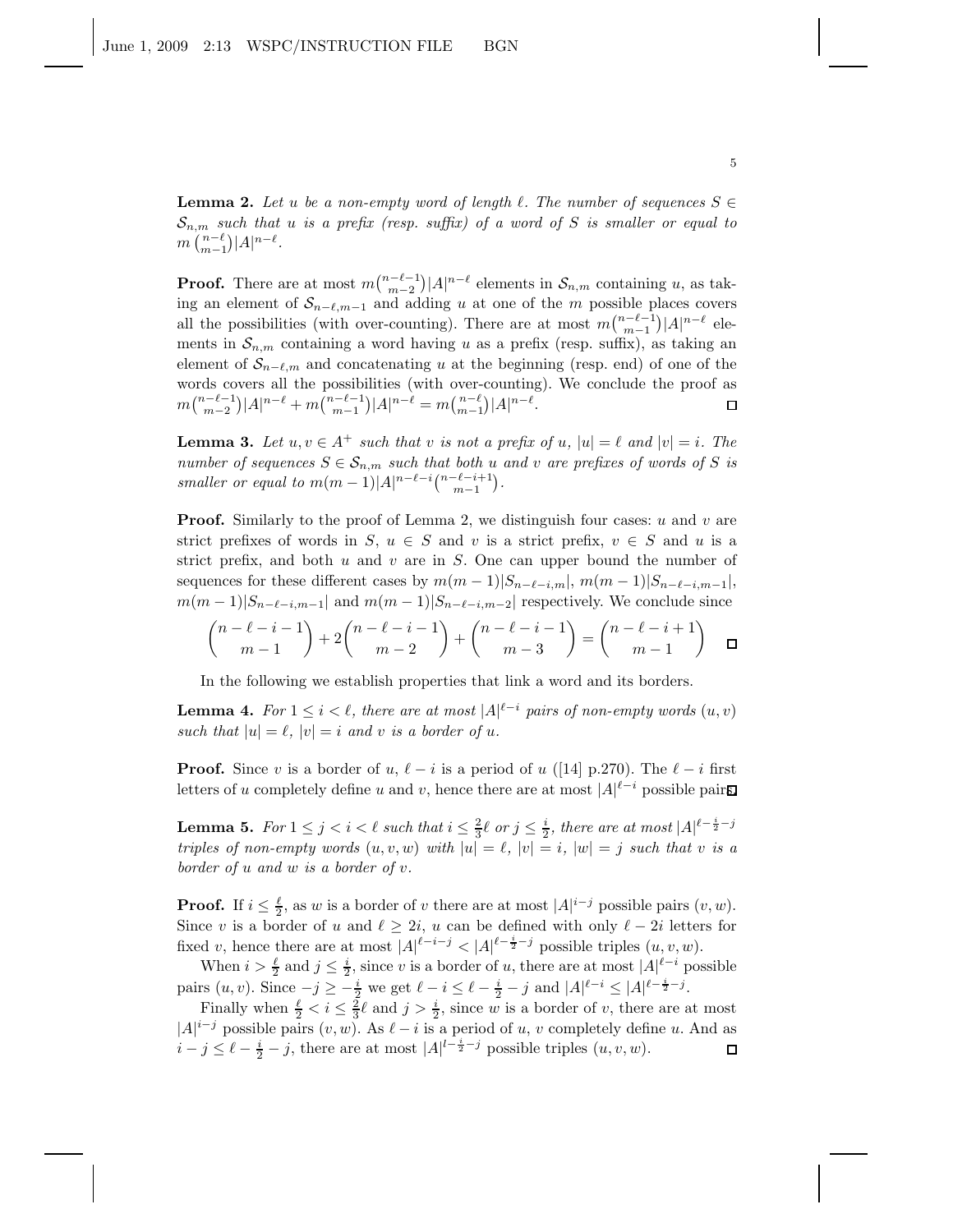**Proposition 6.** For  $1 \leq j \leq i \leq \ell$  such that  $i > \frac{2}{3}\ell$  and  $j > \frac{i}{2}$  and for any triple *of words*  $(u, v, w)$  *with*  $|u| = \ell$ ,  $|v| = i$ ,  $|w| = j$  *such that* v *is a border of* u *and* w *is a border of v, there exist a primitive word* x, with  $1 \leq |x| \leq \ell - i$ , a prefix  $x_0$  of x and integers  $p > q > s > 0$  such that  $u = x^p x_0$ ,  $v = x^q x_0$  and  $w = x^s x_0$ .

**Proof.** Since v is a border of u,  $\ell - i$  is a period of u. Let x be the unique primitive word such that  $x^k$  is the prefix of u of length  $\ell - i$ , for some positive integer k. Then there exist a prefix  $x_0$  of x and a positive integer p such that  $u = x^p x_0$ . Since v is a suffix of u of length i,  $v = x^{p-k}x_0$ . And since  $\ell - i < i$ ,  $p - k > 0$ . As w is a prefix of v and  $\ell - i < \frac{i}{2} < j$ ,  $w = x^s x_1$  where  $s > 0$  and  $x_1$  is a prefix of x.

It remains to prove that  $x_1 = x_0$ . Since w is a suffix of v, there exist a suffix  $x_2$ of x and  $r \geq 0$  such that  $w = x_2 x^r x_0$ . If  $x_2$  is empty, the result follows. Otherwise  $x^r x_0$  is a border of w, w is a power of  $x_2$  and x is a power of  $x_2$ . But x cannot be an integral power of  $x_2$  since it is primitive. Therefore  $x = x_2^t x_2^t$  where  $t > 0$  and  $x'_2$  is a prefix of  $x_2$ . Since  $x_2$  is a suffix of x there exists a proper suffix  $x''_2$  of  $x_2$ such that  $x_2 = x_2''x_2'$ . Since  $x_2'$  is a prefix of  $x_2$ ,  $x_2 = x_2'x_2''$ . And since  $x_2''x_2' = x_2'x_2''$ ,  $x'_2$  and  $x''_2$  are integral powers of a same word [13], that is a contradiction with the fact that  $x$  is primitive.  $\Box$ 

### 3. Lower Bounds

We first introduce the subsets  $\mathcal{S}_{n,m}^{(p)}$  of  $\mathcal{S}_{n,m}$  that will be used to establish lower bound results in average. Let  $S_{n,m}^{(p)}$  denote the subset of  $S_{n,m}$  defined, for  $n \geq$  $(2p+1)m$ , by

$$
(u_1, \ldots, u_m) \in \mathcal{S}_{n,m}^{(p)} \Leftrightarrow \begin{cases} |u_i| > 2p, \text{ for every } i \in \{1, \cdots, m\} \\ \text{the prefixes of length } p \text{ of the } u_i \text{ are pairwise disjoint} \\ \text{the suffixes of length } p \text{ of the } u_i \text{ are pairwise disjoint} \end{cases}
$$

Note that the set of words defined by a sequence in  $\mathcal{S}_{n,m}^{(p)}$  is a bifix, *i.e.* prefix and suffix, code.

Next we prove that almost all sequences of  $\mathcal{S}_{n,m}$  are in  $\mathcal{S}_{n,m}^{(\lfloor \log n \rfloor)}$ , and that the state complexity of the set associated to a sequence in  $\mathcal{S}_{n,m}^{(\lfloor \log n \rfloor)}$  is asymptotically equivalent to n.

**Lemma 7.** For any fixed  $m \geq 1$ ,  $|\mathcal{S}_{n,m}^{(p)}| \sim |\mathcal{S}_{n,m}|$  as  $n \to \infty$  and  $p \to \infty$ , with  $p = o(n)$ .

**Proof.** Let  $\mathcal{P}_m^{(p)}$  be the set of sequences of m distinct words of length exactly p. As  $p$  tends towards infinity, the cardinality of  ${\mathcal P}$  satisfies

$$
|\mathcal{P}_m^{(p)}| = |A|^p (|A|^p - 1) \cdots (|A|^p - m + 1) \sim |A|^{mp}
$$

Separating prefixes and suffixes of length p in elements of  $\mathcal{S}_{n,m}^{(p)}$ , we obtain that  $|\mathcal{S}_{n,m}^{(p)}| = |\mathcal{P}_m^{(p)} \times \mathcal{S}_{n-2p,m} \times \mathcal{P}_m^{(p)}|$ . Therefore when n and p tend towards infinity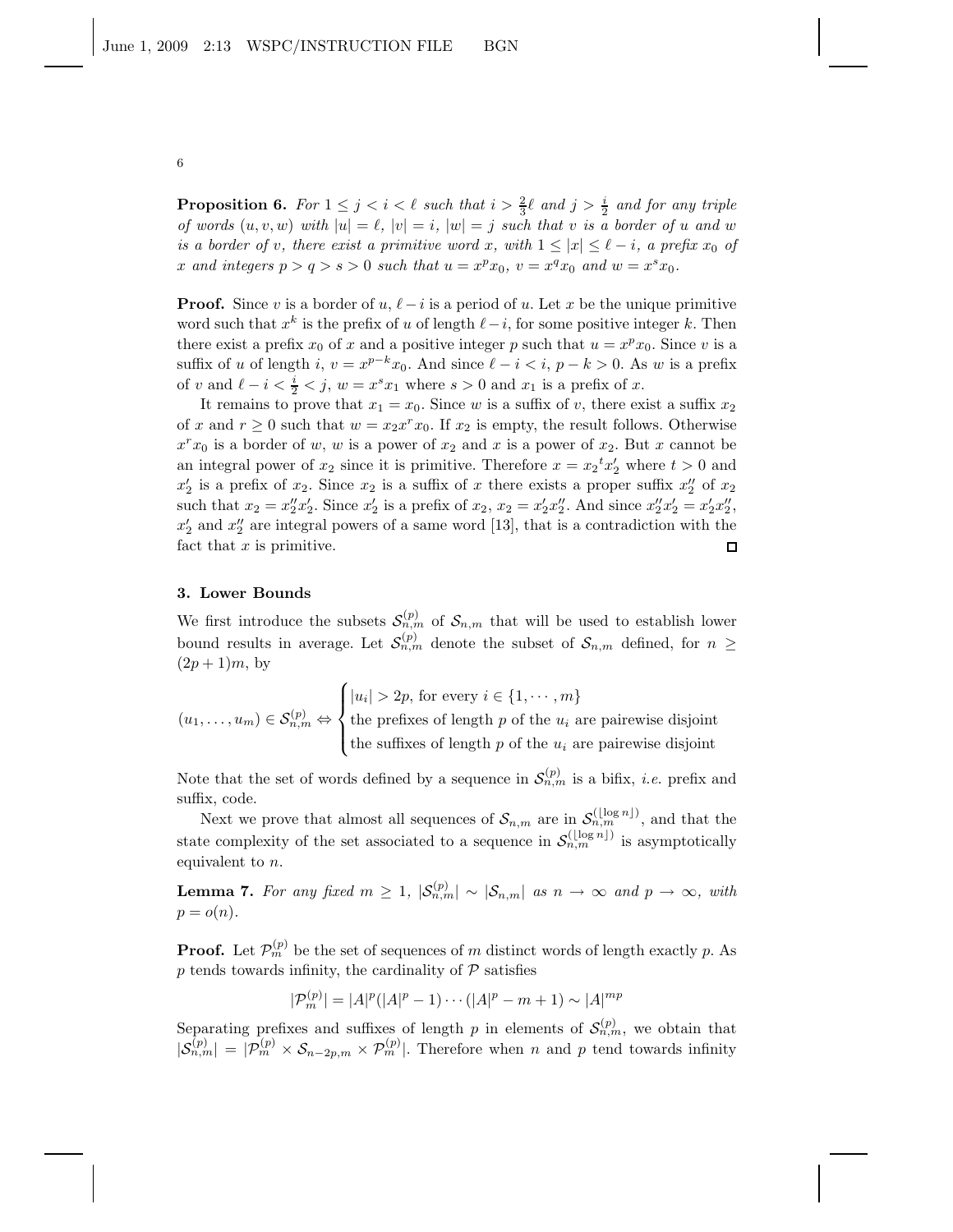with  $p = o(n)$ :

$$
|\mathcal{S}_{n,m}^{(p)}| \sim |A|^{mp} \binom{n-2mp-1}{m-1} |A|^{n-2mp} |A|^{mp} \sim \binom{n-1}{m-1} |A|^{n}
$$

Together with Proposition 1, this concludes the proof.

**Lemma 8.** For any sequence S in  $\mathcal{S}_{n,m}$ , every singleton  $\{v\}$ , where v is a suffix of *a word in* S*, is a left quotient of the finite language associated to* S*. Moreover, if*  $S \in \mathcal{S}_{n,m}^{(p)}$  then there are at least n−2pm such suffixes. Therefore the state complexity *of*  $S$  *is at least*  $n - 2pm$ .

**Proof.** Let  $v \neq v'$  be two prefixes of the words  $u \in S$  and  $u' \in S$  respectively, such that  $p < |v| \le |u| - p$  and  $p < |v'| \le |u'| - p$ . Let w and w' be the suffixes associated to v and v' respectively, *i.e.*  $u = vw$  and  $u' = v'w'$ . We claim that  $w \neq w'$ . Indeed, if  $w = w'$  then  $u = u'$ , since the suffixes of length p of two distinct words in S are distinct and since  $|w| > p$ . Hence  $v = v'$  since they are both prefixes of length  $|u| - |w|$  of u. Therefore,  $v^{-1}S = \{w\} \neq \{w'\} = v'^{-1}S$ : all the left quotients of S defined by such prefixes are distinct. This concludes the proof since there are  $n-2pm$  such prefixes of words in S.  $\Box$ 

The proof of the following result is a direct consequence of Lemma 7, Lemma 8 and Proposition 1:

**Proposition 9.** For any fixed  $m \geq 1$ , the average state complexity of an element *in*  $Set_{n,m}$  *is asymptotically equivalent to n as n tends towards infinity.* 

**Proposition 10 (Union)** *For the uniform distribution over the pairs*  $(X_1, X_2)$  *of*  $\mathcal{S}et_{n_1,m_1}\times \mathcal{S}et_{n_2,m_2}$  the average state complexity of  $X_1\cup X_2$  is lower bounded by a *function equivalent to*  $n_1 + n_2$  *when both*  $n_1$  *and*  $n_2$  *tend towards infinity.* 

Proof. Using Proposition 1 we establish the result for pairs of sequences. Assume by symmetry that  $n_1 \leq n_2$  and consider the subset  $\mathcal{X} \subset \mathcal{S}_{n_1,m_1}^{(p)} \times \mathcal{S}_{n_2,m_2}^{(p)}$ , with  $p = |\log n_1|$ , defined by

$$
\mathcal{X} = \{(X_1, X_2) \in \mathcal{S}_{n_1, m_1}^{(p)} \times \mathcal{S}_{n_2, m_2}^{(p)} \mid X_1 \cup X_2 \in \mathcal{S}_{n_1 + n_2, m_1 + m_2}^{(p)}\}
$$

In other words all prefixes (resp. suffixes) of length p of words either in  $X_1$  or in  $X_2$ are distinct.

For any fixed  $X_1 \in \mathcal{S}_{n_1,m_1}^{(p)}$ , using same arguments as in Lemma 7 the number of sequences  $X_2 \in \mathcal{S}_{n_2,m_2}^{(p)}$  such that  $(X_1, X_2) \in \mathcal{X}$  is asymptotically equal to  $|\mathcal{S}_{n_2,m_2}^{(p)}|$ . Hence by Lemma 7,  $|\mathcal{X}| \sim |\mathcal{S}_{n_1,m_1}^{(p)}| \cdot |\mathcal{S}_{n_2,m_2}^{(p)}| \sim |\mathcal{S}_{n_1,m_1}| \cdot |\mathcal{S}_{n_2,m_2}|$ . Moreover for every  $(X_1, X_2) \in \mathcal{X}, X_1 \cup X_2 \in \mathcal{S}_{n_1+n-2,m_1+m_2}^{(p)}$ . Therefore, by Lemma 8 the state complexity of  $X_1 \cup X_2$  is at least equal to  $n_1 + n_2 - 2(m_1 + m_2) \log n_1$ . This concludes the proof since this inequality holds for almost all pairs of sequences.  $\Box$ 

7

 $\Box$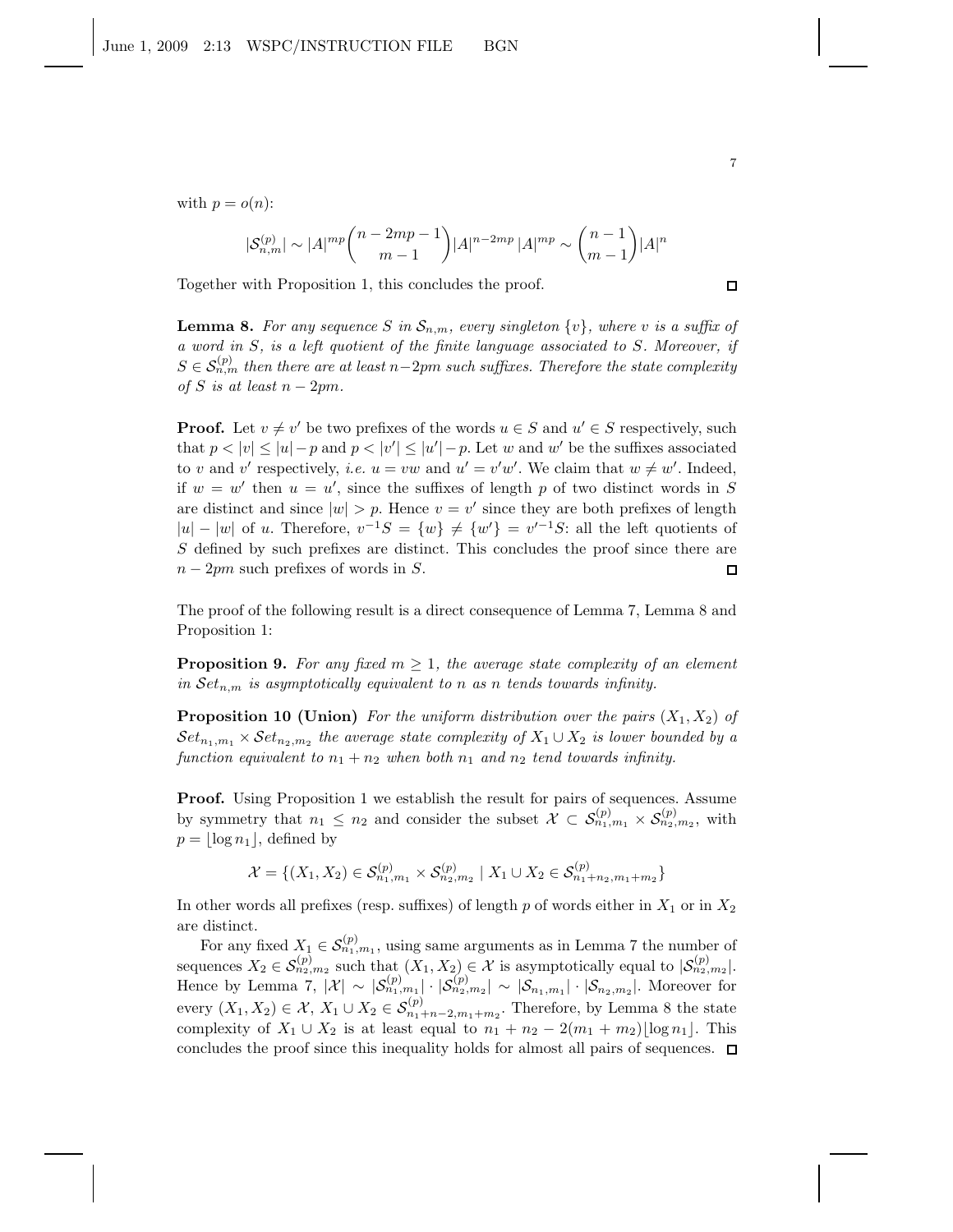Proposition 11 (Concatenation) *For the uniform distribution over the pairs*  $(X_1, X_2)$  of  $\mathcal{S}et_{n_1,m_1} \times \mathcal{S}et_{n_2,m_2}$  the average state complexity of  $X_1 \cdot X_2$  is lower *bounded by a function equivalent to*  $n_1 + n_2$ *, when both*  $n_1$  *and*  $n_2$  *tend towards infinity.*

Proof. Using Proposition 1 again, we establish the result for pairs of sequences. Let  $X_1 \in \mathcal{S}_{n_1,m_1}^{(\lfloor \log n_1 \rfloor)}$  and  $X_2 \in \mathcal{S}_{n_2,m_2}^{(\lfloor \log n_2 \rfloor)}$ . Assume first that  $m_2 = 1$ , and that  $X_2 = (x)$ . The left quotients of  $X_1 \cdot X_2$  are either of the form  $\{vx\}$ , where v is a suffix of a word in  $X_1$  or  $\{v\}$ , where v is a suffix of x. From Lemma 8 there are at least  $n_1 - 2m_1 \log n_1 + n_2 + 1$  such classes.

Assume now that  $m_2 \geq 2$ . Let u be an element of  $X_1$ . Since  $X_1$  is a prefix code, for any word  $v \in A^*$ ,  $uv \in X_1 \cdot X_2$  if and only if  $v \in X_2$ . Therefore, when w ranges over all the prefixes of words in  $X_2$ , the left quotient  $(uw)^{-1}(X_1 \cdot X_2) =$  $w^{-1}X_2$  ranges over all the left quotients of  $X_2$ , that are singletons. Therefore from Lemma 8 there are at least  $n_2 - 2m_2 \lfloor \log n_2 \rfloor$  distinct left quotients of  $X_1 \cdot X_2$  that are singletons.

Let w be a prefix of a word of  $X_1$  of length at least  $|\log n_1|$ . For any  $u \in X_1$ and any  $v \in X_2$ , if w is a prefix of uv then either w is a prefix of u or u is a prefix of w. The latter case is not possible since  $X_1$  is a prefix code. Hence  $u = ws$  for some word  $s \in A^*$ , and  $w^{-1}(X_1 \cdot X_2) = s \cdot X_2$ . Let  $u = ws$  and  $u' = w's'$  be two words of  $X_1$  such that  $|s| \geq \lfloor \log n_1 \rfloor$  and  $|s'| \geq \lfloor \log n_1 \rfloor$ . If  $s \cdot X_2 = s' \cdot X_2$ , let y and y' be two elements of  $X_2$  such that  $sy = s'y'$ , then  $y = y'$  since  $X_2$  is a suffix code and consequently  $s = s'$ . So the sets  $s \cdot X_2$  defined for such suffixes s are distinct and there are at least  $n_1 - 2m_1 \lfloor \log n_1 \rfloor$  such left quotients. Since they are not singleton, there are at least  $n_1 - 2m_1 \log n_1 + n_2 - 2m_2 \log n_2$  left quotients of  $X_1 \cdot X_2$ . This concludes the proof since this inequality holds for almost all pairs of sequences.  $\Box$ 

**Proposition 12 (Star)** *For the uniform distribution over the sets*  $X$  *of*  $Set_{n,m}$ *the average state complexity of*  $X^*$  *is lower bounded by a function equivalent to* n, *when* n *tends towards infinity.*

Proof. Using again Proposition 1 we establish the result for sequences. Recall that if  $X$  is a prefix code, then the minimal automaton of  $X$  as only one final state. Therefore the state complexity of  $X^*$  when X is a prefix code of state complexity n is either n or  $n-1$  (see [2] Proposition 2.4, p. 95). We conclude the proof as from Lemma 8, every  $S \in \mathcal{S}_{n,m}^{(\lfloor \log n \rfloor)}$  has a state complexity greater than  $n-2n\lfloor \log n \rfloor$ and since by Lemma 7, almost all elements of  $S_{n,m}$  belongs to  $S_{n,m}^{(\lfloor \log n \rfloor)}$ .

#### 4. Average State Complexity of the Union and the Concatenation

## 4.1. Average State Complexity of the Union

Due to the structure of finite languages, it is not difficult to compute the state complexity of their union: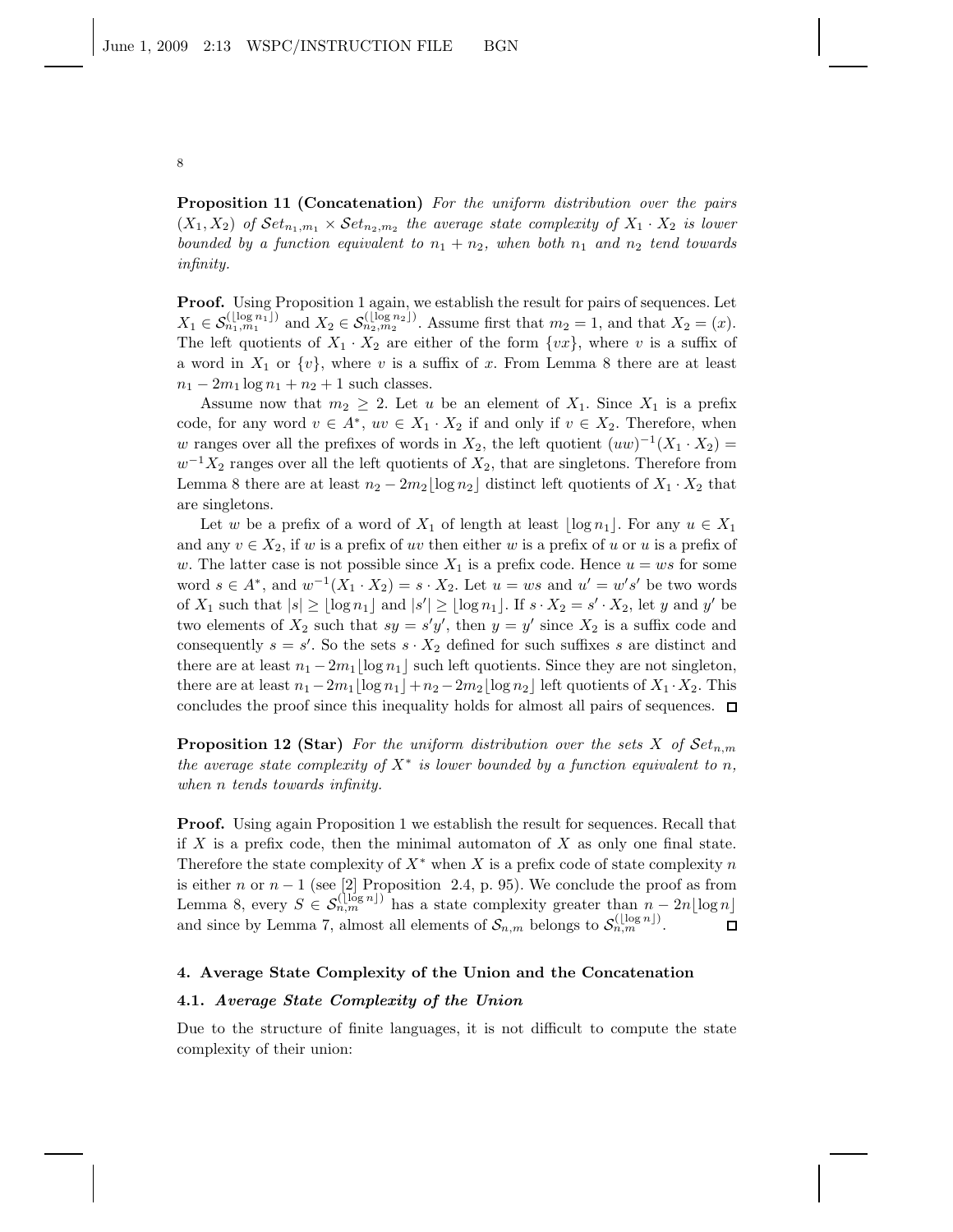**Theorem 13 (Union)** For the uniform distribution over the pairs  $(X_1, X_2)$  of  $\mathcal{S}et_{n_1,m_1}\times \mathcal{S}et_{n_2,m_2}$  the average state complexity of  $X_1\cup X_2$  is equal to  $(n_1+1)$  $n_2$ ) +  $\mathcal{O}(1)$  *when both*  $n_1$  *and*  $n_2$  *tend towards infinity.* 

**Proof.** This result comes from the fact that  $|X_1 \cup X_2| \leq |X_1| + |X_2|$  and that  $||X_1 \cup X_2|| \le ||X_1|| + ||X_2||$  together with the lower bound of Proposition 10.  $\Box$ 

Note that the state complexity of the union is the same in the average case and in the worst case.

#### 4.2. Average State Complexity of the Concatenation

In the following we prove that the average state complexity of the concatenation of two finite languages is linear in the sum of their lengths.

Theorem 14 (Concatenation) *For the uniform distribution over the pairs*  $(X_1, X_2)$  of  $\mathcal{S}et_{n_1,m_1} \times \mathcal{S}et_{n_2,m_2}$  the average state complexity of  $X_1 \cdot X_2$  is equal *to*  $(n_1 + n_2) + \mathcal{O}(1)$  *when both*  $n_1$  *and*  $n_2$  *tend towards infinity.* 

Note that Proposition 11 already gives the lower bound  $(n_1+n_2)+\mathcal{O}(1)$ . The rest of this section is devoted to the proof of the upper bound: From a nondeterministic automata recognizing  $X_1 \cdot X_2$ , we bound from above the number of states of its associated deterministic automaton obtained by the subset construction, which is greater than or equal to the state complexity of  $X_1 \cdot X_2$ .

### 4.2.1. *Construction*

We associate to the finite languages  $X_1$  and  $X_2$  the automata  $\mathcal{T}_{X_1}$  and  $\mathcal{T}_{X_2}$  defined in Section 2.1. The nondeterministic automaton  $\mathcal{A}_{X_1\cdot X_2} = (A, (\Pr(X_1) \times \{\emptyset\}) \cup (\{\emptyset\} \times$  $Pr(X_2)$ ),  $T'_{X_1} \cup T'_{X_2} \cup T$ ,  $(\varepsilon, \emptyset)$ ,  $F$ ), where  $T'_{X_1} = \{((u, \emptyset), a, (ua, \emptyset)) \mid (u, a, ua) \in T_{X_1}\},$  $T'_{X_2} = \{((\emptyset, v), a, (\emptyset, va)) \mid (v, a, va) \in T_{X_2}\}, T = \{((u, \emptyset), a, (\emptyset, a)) \mid u \in X_1, a \in$  $Pr(X_2)$  and  $F = \{\emptyset\} \times X_2$  (note that  $\varepsilon \notin X_2$ ) recognizes  $X_1 \cdot X_2$ . We denote by  $\mathcal{A}_{S,T}$  the automaton defined for the set of elements of any two sequences S and T by the above construction. For any two finite sets of words  $X_1, X_2 \subset A^*$  (resp. any two sequences  $S, T$ ), we denote by  $\mathcal{D}_{X_1 \cdot X_2}$  (resp.  $\mathcal{D}_{S \cdot T}$ ) the accessible deterministic automaton obtained from the automaton  $A_{X_1 \cdot X_2}$  (resp.  $A_{S \cdot T}$ ) making use of the subset construction.

**Lemma 15.** For any two finite sets of non-empty words  $X_1, X_2 \subset A^*$ , the states *of the deterministic automaton*  $\mathcal{D}_{X_1 \cdot X_2}$  recognizing  $X_1 \cdot X_2$  are couples  $(u, Z)$  in  $(Pr(X_1) \cup \emptyset) \times P(Pr(X_2))$ , they satisfy the following properties:

• *If*  $u \in Pr(X_1)$ , there exists a unique  $Z \in P(Pr(X_2))$  *such that*  $(u, Z)$  *is a* state of  $\mathcal{D}_{X_1 \cdot X_2}$ .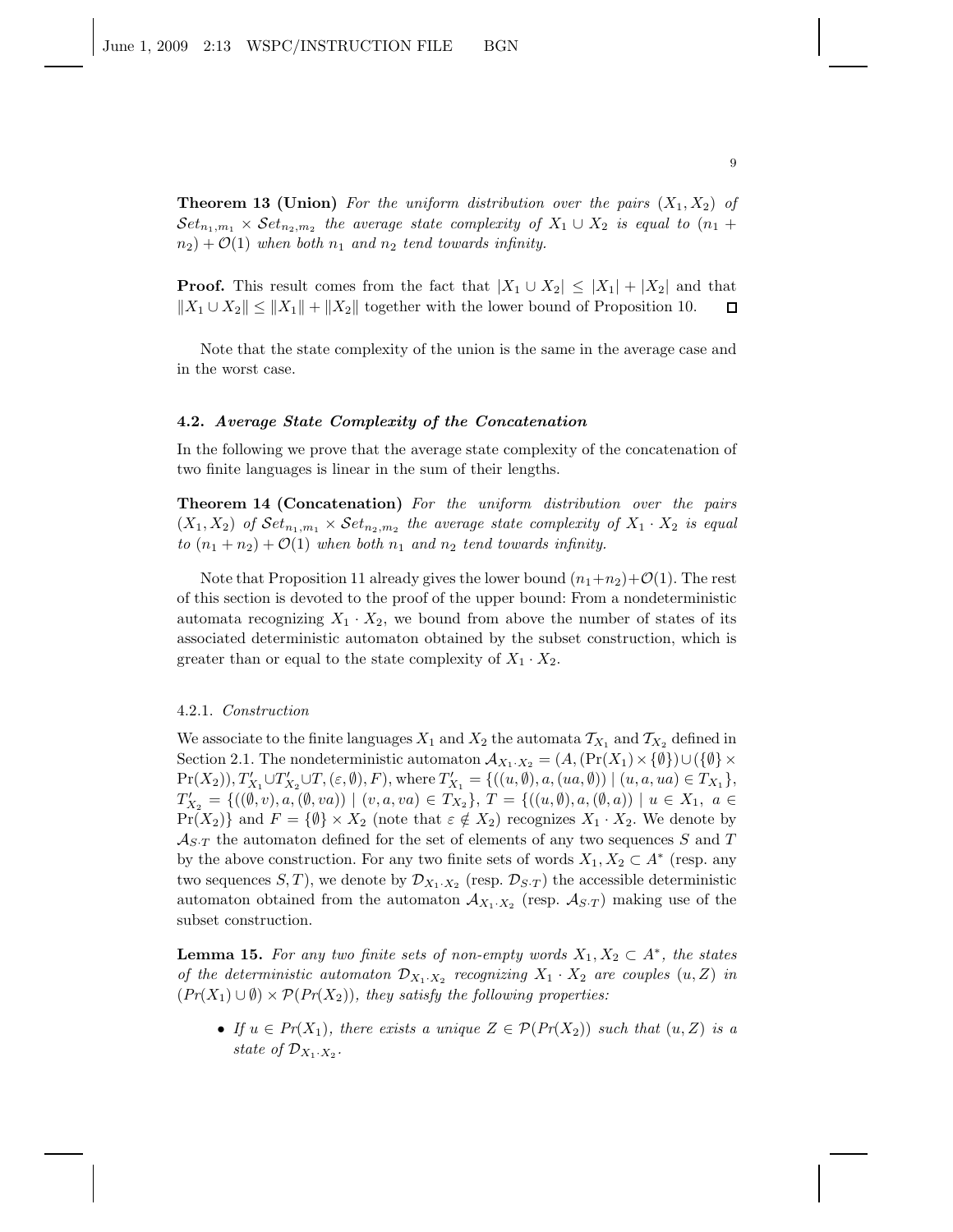• *If*  $u = \emptyset$  *and*  $Z = \{v_1, \dots, v_\ell\}$ *, then for each i, j in*  $\{1, \dots, \ell\}$ *, there exist*  $x_i, x_j \in X_1$  and  $p_i, p_j \in X_2$  such that  $x_i p_i = x_j p_j$ . In particular, if v is the *longest word in* Z, for any  $i \in \{1, ..., \ell\}$ ,  $v = w_i v_i$ , with  $w_i \in X_1^{-1} X_1$ .

**Proof.** The first property comes from the structure of the automaton  $\mathcal{T}_{X_1}$ : for any  $u \in Pr(X_1)$ , there is only one path from the initial state to u in  $\mathcal{T}_{X_1}$  and therefore only one path from the initial state to a state of the form  $(u, Z)$  in  $\mathcal{D}_{X_1 \cdot X_2}$ .

Let  $(\emptyset, Z)$  be a state in  $\mathcal{D}_{X_1 \cdot X_2}$ . As  $(\emptyset, Z)$  is accessible from the initial state, for any word  $u \in Z$  there exists a path labelled by u from the initial state to  $(\emptyset, Z)$  in  $\mathcal{D}_{X_1 \cdot X_2}$ . Therefore, by construction of  $\mathcal{D}_{X_1 \cdot X_2}$ , there exist  $x \in X_1$  and  $p \in Pr(X_2)$ such that  $u = xp$ .  $\Box$ 

Using again Proposition 1 we establish the result for pairs of sequences instead of pairs of sets. In the following let S denote the product  $S_{n_1,m_1} \times S_{n_2,m_2}$ . Given  $u \in A^* \cup \emptyset$ ,  $Z \in \mathcal{P}(A^*)$  and  $(S_1, S_2) \in \mathcal{S}$ , we denote by  $\mathfrak{Det}(S_1 \cdot S_2, (u, Z))$  the property:  $(u, Z)$  is the label of a state in  $\mathcal{D}_{S_1 \cdot S_2}$ .

To find an upper bound on the average number of states of the deterministic automaton  $\mathcal{D}_{S_1 \cdot S_2}$  when the sequence  $S_1$  ranges over the set  $\mathcal{S}_{n_1,m_1}$  and  $S_2$  ranges over the set  $\mathcal{S}_{n_2,m_2}$ , we count the states of all automata according to their labels. More precisely we want to estimate the sum<sup>a</sup>

$$
\Delta = \sum_{(S_1,S_2) \in \mathcal{S}} \# \mathcal{D}_{S_1 \cdot S_2} = \sum_{(S_1,S_2) \in \mathcal{S}} \sum_{u \in (A^* \cup \emptyset)} \sum_{Z \in \mathcal{P}(A^*)} \llbracket \mathfrak{Det}(S_1 \cdot S_2, (u,Z)) \rrbracket
$$

Taking into account the cardinality of the labels of the states:

$$
\Delta = \sum_{(S_1, S_2) \in S} \sum_{u \in A^*} \sum_{Z \in \mathcal{P}(Pr(X_2))} [\mathfrak{Det}(S_1 \cdot S_2, (u, Z))]
$$
  
+ 
$$
\sum_{(S_1, S_2) \in S} \sum_{v \in A^*} [\mathfrak{Det}(S_1 \cdot S_2, (\emptyset, \{v\}))]
$$
  
+ 
$$
\sum_{(S_1, S_2) \in S} \sum_{u \in A^+} \sum_{Z \subset A^*, |Z| \ge 2} [\mathfrak{Det}(S_1 \cdot S_2, (\emptyset, Z))]
$$

From Lemma 15 the number of states labelled by  $(u, Z)$  with  $u \neq \emptyset$  is equal to the cardinality of  $Pr(X_1)$ , and therefore smaller or equal to  $n_1 + 1$ . Hence,

$$
\sum_{(S_1, S_2) \in \mathcal{S}} \sum_{u \in A^*} \sum_{Z \in \mathcal{P}(Pr(X_1))} \left[ \mathfrak{Det}(S_1 \cdot S_2, (u, Z)) \right] \le \sum_{(S_1, S_2) \in \mathcal{S}} (n_1 + 1) \le (n_1 + 1)|\mathcal{S}|
$$

Moreover, if  $(\emptyset, \{v\})$  is a label of a state, then v is in  $Pr(X_2)$ , therefore:

$$
\sum_{(S_1, S_2) \in \mathcal{S}} \sum_{u \in A^*} \llbracket \mathfrak{Det}(S_1 \cdot S_2, (\emptyset, v)) \rrbracket \le (n_2 + 1) |\mathcal{S}|.
$$

<sup>a</sup>The operator  $\llbracket \cdot \rrbracket$  is defined by  $\llbracket P \rrbracket = 1$  if the property P is true and 0 otherwise.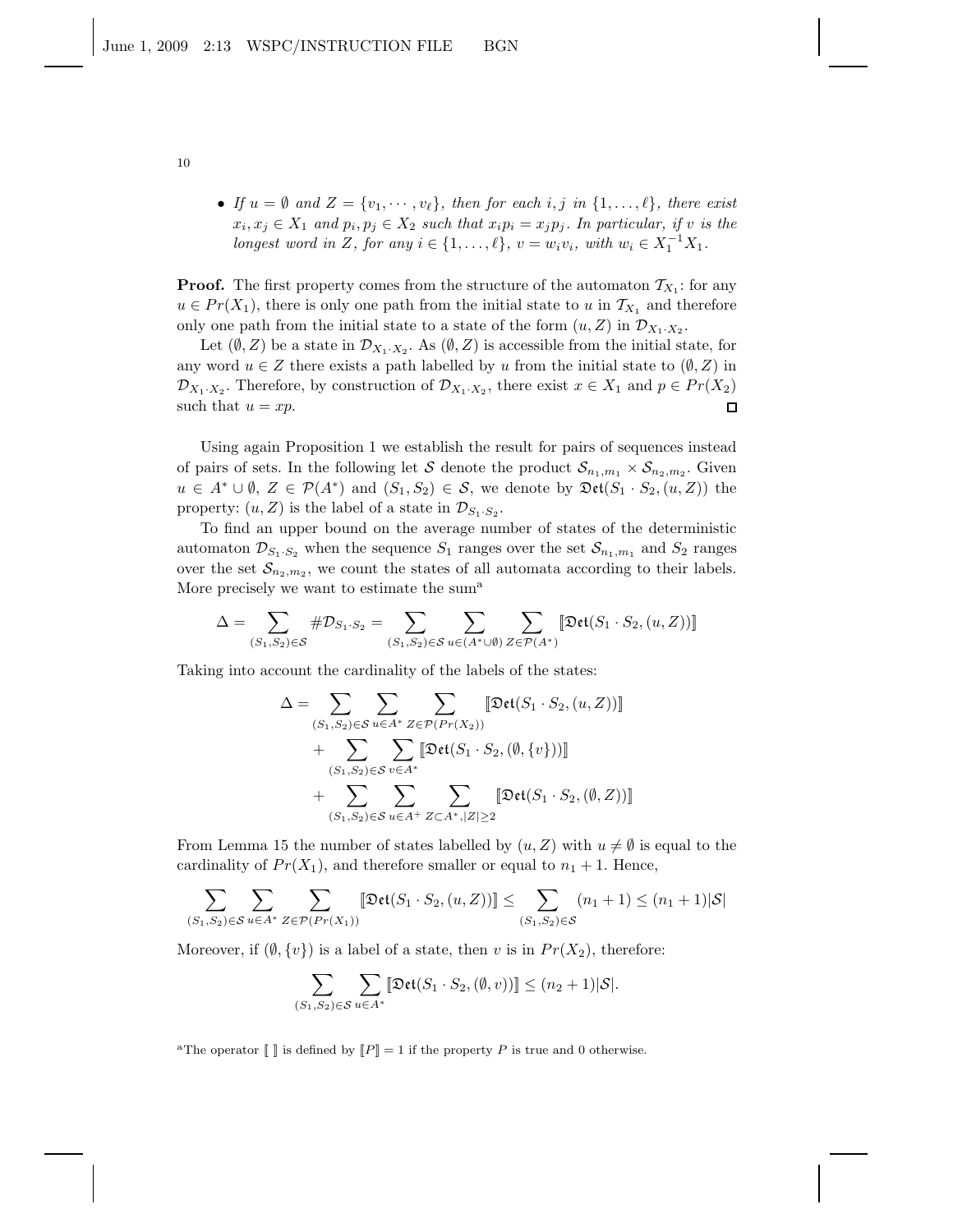It remains to study  $\Gamma$ , with

$$
\Gamma = \sum_{(S_1, S_2) \in \mathcal{S}} \sum_{u \in A^+} \sum_{Z \subset A^*, |Z| \ge 2} [\mathfrak{Det}(S_1 \cdot S_2, (\emptyset, Z))].
$$

Let  $Z \subset A^*$  be the subset of non-empty words, with  $|Z| \geq 2$ . From Lemma 15 if  $(\emptyset, Z)$ , with  $|Z| \geq 2$ , is the label of a state of an automaton  $\mathcal{D}_{S_1 \cdot S_2}$ , then Z belongs to a set  $Q_{u,v}$ , for some  $u, v$  in Z such that v is a proper suffix of u. Therefore

$$
\Gamma = \sum_{(S_1, S_2) \in \mathcal{S}} \sum_{u \in A^+} \sum_{v \in \text{Suff}(u)} \sum_{Z \in Q_{u,v}} [\text{Det}(S_1 \cdot S_2, (\emptyset, Z))].
$$

Changing the order of the sums we get

$$
\Gamma = \sum_{u \in A^+} \sum_{v \in \text{Suff}(u)} \sum_{Z \in Q_{u,v}} \sum_{(S_1, S_2) \in S} [\text{Det}(S_1 \cdot S_2, (\emptyset, Z))].
$$

Partitioning the sum  $\Gamma$  into  $\Gamma_1 \cup \Gamma_2$ , depending on whether the word v is prefix of u or not, we obtain:

$$
\Gamma_1 = \sum_{u \in A^+} \sum_{v \in \text{Suff}(u) \backslash \text{Pref}(v)} \sum_{Z \in Q_{u,v}} \sum_{(S_1, S_2) \in S} [\text{Det}(S_1 \cdot S_2, (\emptyset, Z))]
$$

$$
\Gamma_2 = \sum_{u \in A^+} \sum_{v \in \text{Bord}(u)} \sum_{Z \in Q_{u,v}} \sum_{(S_1, S_2) \in S} [\text{Det}(S_1 \cdot S_2, (\emptyset, Z))]
$$

To prove Theorem 16, we shall establish that  $\Gamma_1$  and  $\Gamma_2$  are both  $\mathcal{O}(|\mathcal{S}|)$ .

•  $\Gamma_1$  is in  $\mathcal{O}(|S|)$ : For any  $u \in A^+$ , for any  $v \in \text{Suff}(u) \setminus \text{Pref}(u)$  and for any  $Z \in Q_{u,v}$ , the number of pairs of sequences  $(S_1, S_2) \in \mathcal{S}$  such that  $\mathcal{D}_{S_1 \cdot S_2}$  contains a state labelled by  $(\emptyset, Z)$  is at most

$$
m_1|A|^{n_1-|u|+|v|}\binom{n_1-|u|+|v|}{m_1-1}\times m_2(m_2-1)|A|^{n_2-|u|-|v|}\binom{n_2-|u|-|v|+1}{m_2-1}
$$

The left part is a consequence of Lemma 2,  $v^{-1}u$  being a suffix of an element in  $X_1$ ; the right part is a consequence of Lemma 3,  $v$  and  $u$  being prefixes of two distinct elements in  $X_2$ . Hence,  $\Gamma_1$  is bounded above by

$$
\sum_{u \in A^+} \sum_{\substack{v \in \text{Suff}(u) \\ v \notin \text{Pref}(u)}} \sum_{Z \in Q_{u,v}} m_1 m_2(m_2 - 1)|A|^{n_1 + n_2 - 2|u|} \binom{n_1 - |u| + |v|}{m_1 - 1} \binom{n_2 - |u| - |v| + 1}{m_2 - 1}
$$

Moreover if u is longest word in Z, by Lemma 15, Z must be a subset of  $(X_1^{-1}X_1)u$ for  $(\emptyset, Z)$  to be the label of a state. But  $|X_1^{-1}X_1| \leq m_1^2$ . Therefore setting  $|u| = \ell$ and  $|v| = i$  we obtain:

$$
\Gamma_1 \leq \sum_{\ell=2}^{n_2 - m_2 + 1} |A|^{\ell} \sum_{i=1}^{\ell-1} 2^{m_1^2} m_1 m_2(m_2 - 1)|A|^{n_1 + n_2 - 2\ell} {n_1 - \ell + i \choose m_1 - 1} {n_2 - \ell - i + 1 \choose m_2 - 1}.
$$

Since  $1 \leq i \leq \ell - 1$  and  $\ell \geq 2$ ,  $\binom{n_1 - \ell + i}{m_1 - 1} \leq \binom{n_1 - 1}{m_1 - 1}$  and  $\binom{n_2 - \ell - i + 1}{m_2 - 1} \leq \binom{n_2 - 2}{m_2 - 1}$ . Thus

$$
\Gamma_1 \le D_{m_1,m_2} |A|^{n_1+n_2} {n_1-1 \choose m_1-1} {n_2-2 \choose m_2-1} \sum_{\ell=2}^{n_2-m_2+1} |A|^{-\ell} (\ell-1),
$$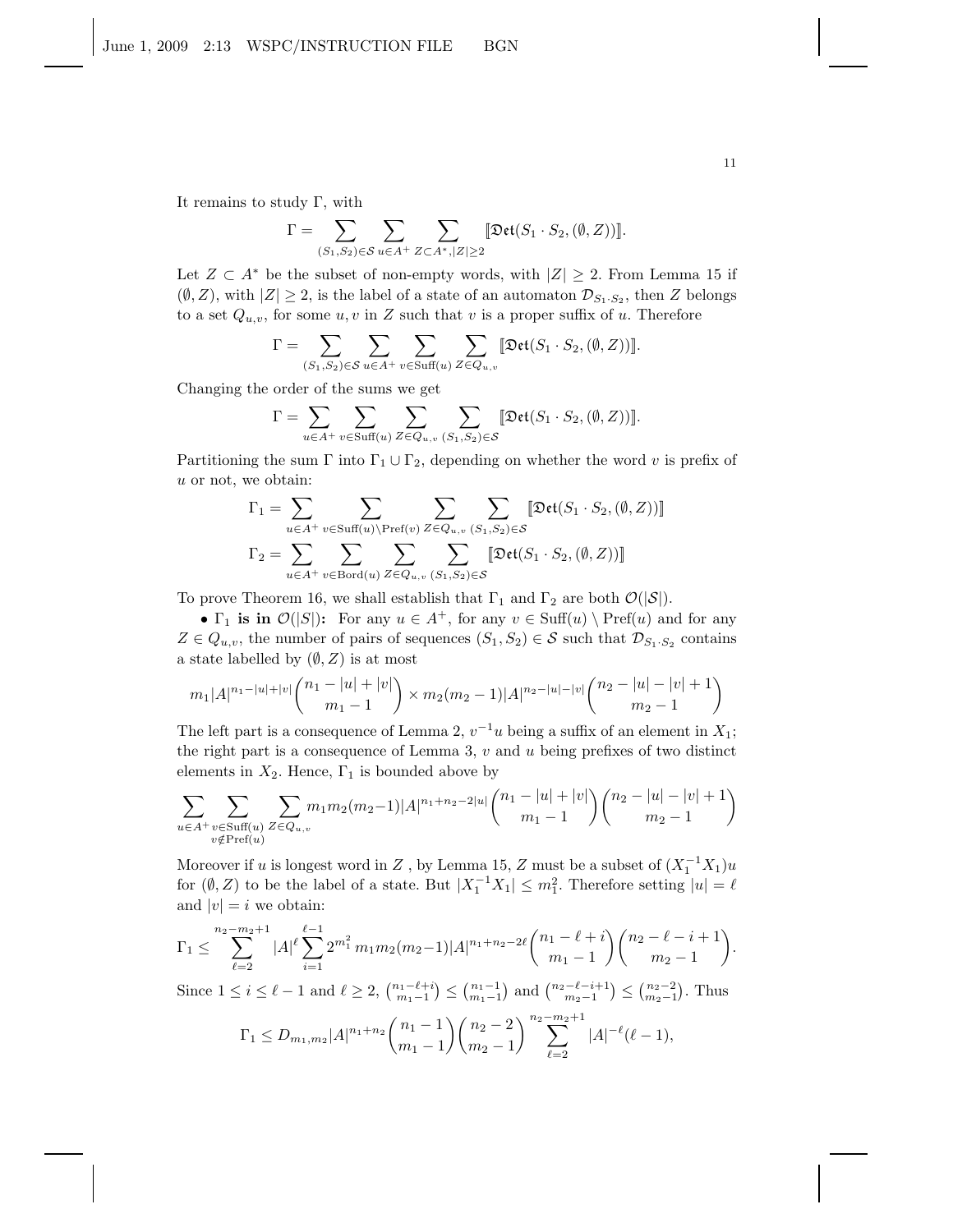where  $D_{m_1,m_2}$  only depends on  $m_1$  and  $m_2$ . As  $\sum_{\ell=2}^{\infty} |A|^{-\ell} (\ell-1)$  is a convergent series, it is bounded above by a constant M. Therefore from Proposition 1,  $\Gamma_1 \leq$  $MD_{m_1,m_2}|\mathcal{S}|$  or in other words  $\Gamma_1 = \mathcal{O}(|S|)$ .

•  $\Gamma_2$  is in  $\mathcal{O}(|S|)$ : For any  $u \in A^+$ , any  $v \in \text{Bord}(u)$  and any  $Z \in Q_{u,v}$ , the number pairs of sequences  $(S_1, S_2) \in S$  such that  $\mathcal{D}_{S_1 \cdot S_2}$  contains a state labelled by  $(\emptyset, Z)$  is at most

$$
m_1|A|^{n_1-|u|+|v|}\binom{n-|u|+|v|}{m_1-1} \times m_2|A|^{n_2-|u|}\binom{n_2-|u|}{m_2-1}.
$$

Both the left and the right parts are consequence of Corollary 2.1,  $v^{-1}u$  being a suffix of an element in  $X_1$  and u being a prefix of a word in  $X_2$ . Hence,

$$
\Gamma_2 \leq \sum_{u \in A^+} \sum_{v \in \text{Bord}(u)} \sum_{Z \in Q_{u,v}} m_1 m_2 |A|^{n_1 + n_2 - 2|u| + |v|} \binom{n_1 - |u| + |v|}{m_1 - 1} \binom{n_2 - |u|}{m_2 - 1}.
$$

As for  $\Gamma_1$  the number of subsets Z of  $Q_{u,v}$  that can appear in a label of a state in the automaton is at most  $2^{m_1^2}$ . Therefore setting  $|u| = \ell$  and  $|v| = i$ , from Lemma 4, we obtain:

$$
\Gamma_2 \leq \sum_{\ell=2}^{n_2-m_2+1} \sum_{i=1}^{\ell-1} |A|^{\ell-i} 2^{m_1^2} m_1 m_2 |A|^{n_1+n_2-2\ell+i} {n_1 - \ell + i \choose m_1 - 1} {n_2 - \ell \choose m_2 - 1}.
$$

Hence there exists  $E_{m_1,m_2}$  such that

$$
\Gamma_2 \leq E_{m_1,m_2} \binom{n_1-1}{m_1-1} \binom{n_2-2}{m_2-1} |A|^{n_1+n_2} \sum_{\ell=2}^{n_2-m_2+1} |A|^{-\ell} (\ell-1).
$$

Thus  $\Gamma_2 \leq |S| E_{m_1,m_2} \sum_{l=2}^{\infty} (\ell-1)|A|^{-\ell}$  or in other words  $\Gamma_2 = \mathcal{O}(|S|)$ . This concludes the proof since, putting all together,  $\Delta = (n_1 + n_2 + \mathcal{O}(1))|S|$ .

#### 5. Average State Complexity of the Star

In the following we study the average state complexity of the star of finite languages.

**Theorem 16 (Star)** *For the uniform distribution over the sets*  $X$  *of*  $Set_{n,m}$  *the average state complexity of* X<sup>∗</sup> *is in* Θ(n) *when* n *tends towards infinity. Moreover if the cardinality of the alphabet is greater than or equal to* 3*, this state complexity is asymptotically equivalent to* n*.*

In order to prove Theorem 16 we show that the average number of states of the deterministic automaton  $\mathcal{D}_X$  (defined in the next section) recognizing  $X^*$  is linear in the length of  $X$  and that, if the alphabet is of cardinality greater than two, this complexity is smaller or equal to  $n + \mathcal{O}(1)$ . The result holds for the average state complexity of  $X^*$  since, for each X in  $Set_{n,m}$ , the size of the minimal automaton  $\mathcal{M}_X$  of  $X^*$  is smaller or equal to the size of  $\mathcal{D}_X$ .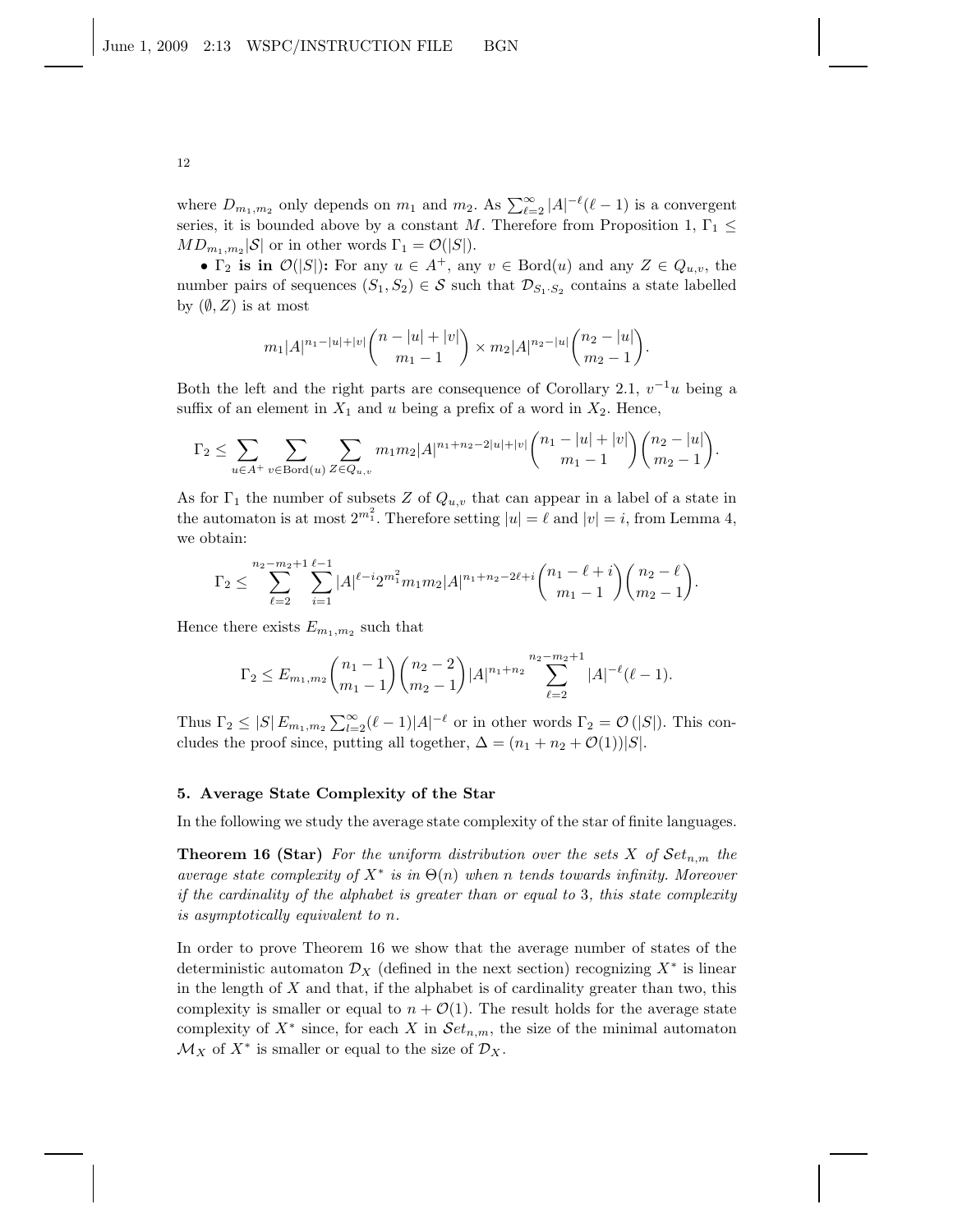#### 5.1. Construction

Let  $X \subset A^*$  be a finite set of words. The automaton  $\mathcal{T}_X$  defined in Section 2.1. recognizes the set X and the automaton  $\mathcal{A}_X = (A, \Pr(X), T_X \cup T, \{\varepsilon\}, X \cup \{\varepsilon\}),$ where  $T = \{(u, a, a) \mid u \in X, a \in A \cap Pr(X)\}$  recognizes  $X^*$  (see Fig.1). We denote by  $\mathcal{A}_S$  the automaton defined for the set of elements of any sequence S by the above construction. In such an automaton only the states labelled by a letter have more than one incoming transition.



For any finite set of words  $X \subset A^*$  (resp. any sequence S), we denote by  $\mathcal{D}_X$ (resp.  $\mathcal{D}_S$ ) the accessible deterministic automaton obtained from the automaton  $\mathcal{A}_X$  (resp.  $\mathcal{A}_S$ ) making use of the subset construction and by  $\mathcal{M}_X$  the minimal automaton of  $X^*$ .

**Lemma 17.** For any finite set of words  $X \subset A^*$ , the states of the deterministic *automaton*  $\mathcal{D}_X$  *recognizing*  $X^*$  *are non-empty subsets*  $\{u_1, \dots, u_l\}$  *of Pr(X) such that for all*  $i, j \in \{1, \dots, l\}$ *,* 

- *either*  $u_i$  *is a suffix of*  $u_j$  *or*  $u_j$  *is a suffix of*  $u_i$ *.*
- there exist  $x_0, \ldots, x_{h_i}, y_0, \ldots, y_{h_j} \in X$  such that  $x_0 \ldots x_{h_i} u_i = y_0 \ldots y_{h_j} u_j$

**Proof.** If  $\{u_1, \dots, u_l\}$  is a state of  $\mathcal{D}_X$  then, for each i,  $u_i$  is a prefix of a word of X by construction. Since every state in  $\mathcal{D}_X$  is accessible then there exists a path from the initial state  $\{\varepsilon\}$  to  $\{u_1, \dots, u_l\}$  with label  $\alpha$ . By definition of subset construction, for each  $u_i$ , there exists in  $A_X$  a path  $p_i$  with label  $\alpha$  from the initial state  $\varepsilon$  to the state  $u_i$ . Moreover the path  $p_i$  must have as suffix a path with label  $u_i$ , starting at a final state and ending at  $u_i$ . So, for each i, there exist  $x_0, \ldots, x_{h_i} \in X$ such that  $\alpha = x_0 \dots x_{h_i} u_i$  concluding the proof of the second item.  $\Box$ 

**Corollary 18.** Let X be a finite set and  $u, v \in A^*$ ,  $|u| > |v|$ . If  $\mathcal{D}_X$  has a state *containing* u *and* v *then* u *and* v *are prefixes of two words in* X *and there exists*  $w \in S \infty(f(X)X^* \cup X^+ \text{ such that } u = wv.$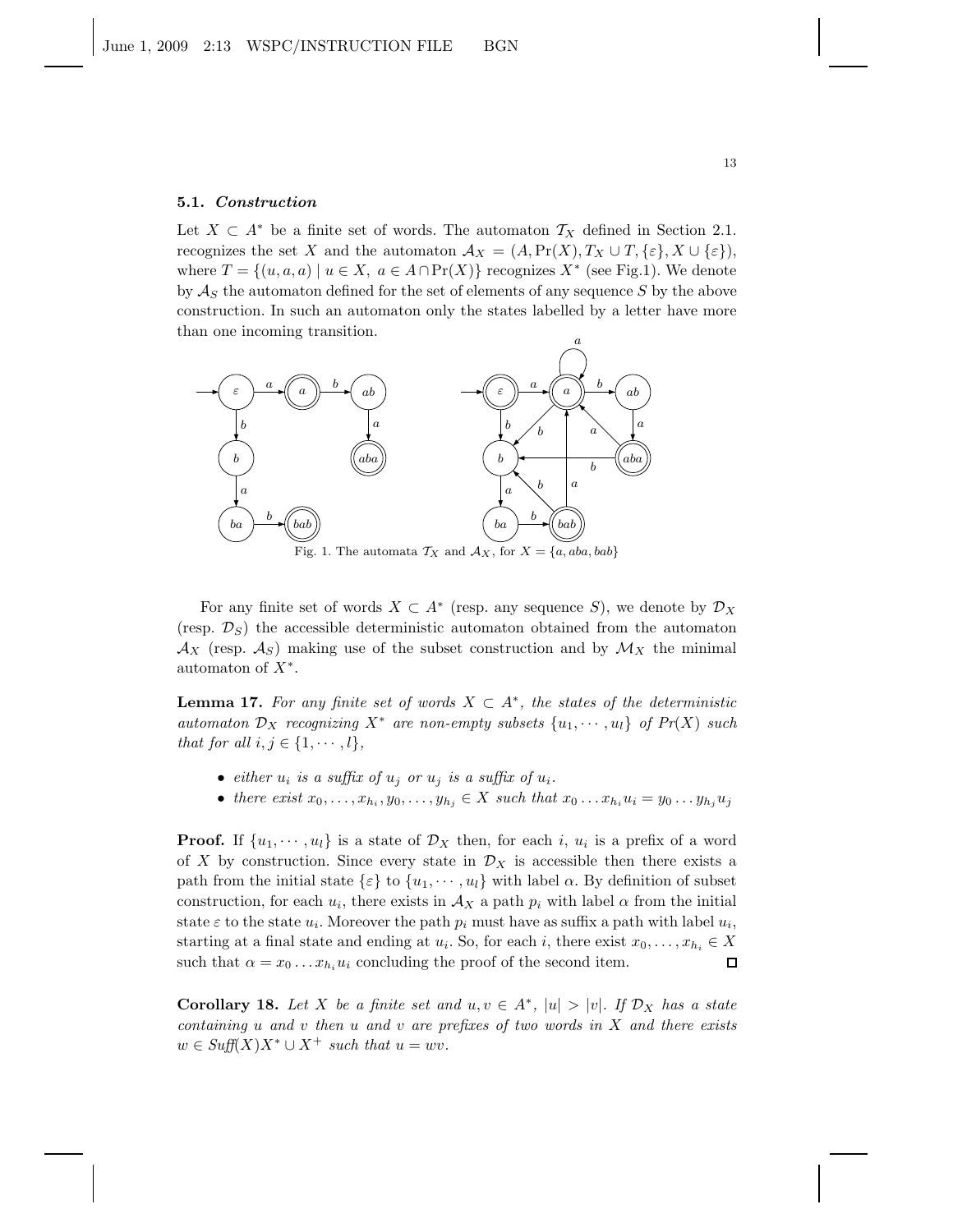#### 5.2. Upper Bound

First, note that to prove the result on sets it is sufficient to prove it on sequences:

$$
\frac{1}{|\mathcal{S}et_{n,m}|}\sum_{X\in \mathcal{S}et_{n,m}}\#\mathcal{D}_X=\frac{1}{m!\,|\mathcal{S}et_{n,m}|}\sum_{S\in \mathcal{S}_{n,m}^{\neq}}\#\mathcal{D}_S\leq \frac{1}{m!\,|\mathcal{S}et_{n,m}|}\sum_{S\in \mathcal{S}_{n,m}}\#\mathcal{D}_S
$$

and we conclude using Proposition 1.

Let  $Y \subset A^*$  and  $S \in \mathcal{S}_{n,m}$ . Recall that  $\mathfrak{Det}(S, Y)$  denotes the property: Y is the label of a state of  $\mathcal{D}_S$ .

To find an upper bound for the average number of states of the deterministic automaton  $\mathcal{D}_S$  when the sequence S ranges the set  $\mathcal{S}_{n,m}$ , we count the states of all automata according to their labels. More precisely we want to estimate the sum

$$
\sum_{S \in \mathcal{S}_{n,m}} \# \mathcal{D}_S = \sum_{S \in \mathcal{S}_{n,m}} \sum_{Y \subset A^*} [\![\mathfrak{Det}(S,Y)]\!],
$$

Taking into account the cardinality of the labels of the states:

$$
\sum_{S \in \mathcal{S}_{n,m}} \# \mathcal{D}_S = \sum_{S \in \mathcal{S}_{n,m}} \sum_{|Y|=1} [\mathfrak{Det}(S,Y)] + \sum_{S \in \mathcal{S}_{n,m}} \sum_{|Y| \ge 2} [\mathfrak{Det}(S,Y)].
$$

The first sum deals with states labelled by a single word. Since, for each  $S \in$  $\mathcal{S}_{n,m}$ , the words that appear in the labels of states of  $\mathcal{D}_S$  are prefixes of words of S, we have

$$
\sum_{S \in \mathcal{S}_{n,m}} \sum_{|Y|=1} \llbracket \mathfrak{Det}(S,Y) \rrbracket = \sum_{S \in \mathcal{S}_{n,m}} \sum_{\substack{u \text{ prefix of} \\ \text{a word of } S}} \llbracket \mathfrak{Det}(S,\{u\}) \rrbracket \leq (n+1) |\mathcal{S}_{n,m}|.
$$

It remains to study the sum

$$
\Delta = \sum_{S \in \mathcal{S}_{n,m}} \sum_{|Y| \ge 2} [\![\mathfrak{Det}(S,Y)]\!].
$$

Let  $Y \subset A^*$  be a non-empty set which is not a singleton. By Lemma 17, if Y is the label of a state of an automaton  $\mathcal{D}_S$ , then Y belongs to a set  $Q_{u,v}$ , for some non-empty word  $u$  and some proper suffix  $v$  of  $u$ . Therefore

$$
\Delta = \sum_{S \in \mathcal{S}_{n,m}} \sum_{u \in A^+} \sum_{v \in {\rm{Suff}}(u)} \sum_{Y \in Q_{u,v}} \llbracket {\mathfrak{Det}}(S,Y) \rrbracket.
$$

Changing the order of the sums we obtain

$$
\Delta = \sum_{u \in A^+} \sum_{v \in \text{Suff}(u)} \sum_{Y \in Q_{u,v}} \sum_{S \in S_{n,m}} [\text{Det}(S, Y)].
$$

We then partition the sum  $\Delta$  into  $\Delta_1 + \Delta_2$  depending on whether the word v is prefix of u or not:

$$
\Delta_1 = \sum_{u \in A^+} \sum_{v \in \text{Bord}(u)} \sum_{Y \in Q_{u,v}} \sum_{S \in S_{n,m}} [\text{Det}(S, Y)] \tag{3}
$$

$$
\Delta_2 = \sum_{u \in A^+} \sum_{v \in \text{Suff}(u) \backslash \text{Pref}(u)} \sum_{Y \in Q_{u,v}} \sum_{S \in S_{n,m}} [\text{Det}(S, Y)] \tag{4}
$$

To prove Theorem 16 we study the asymptotic behavior of  $\Delta_1$  and  $\Delta_2$ .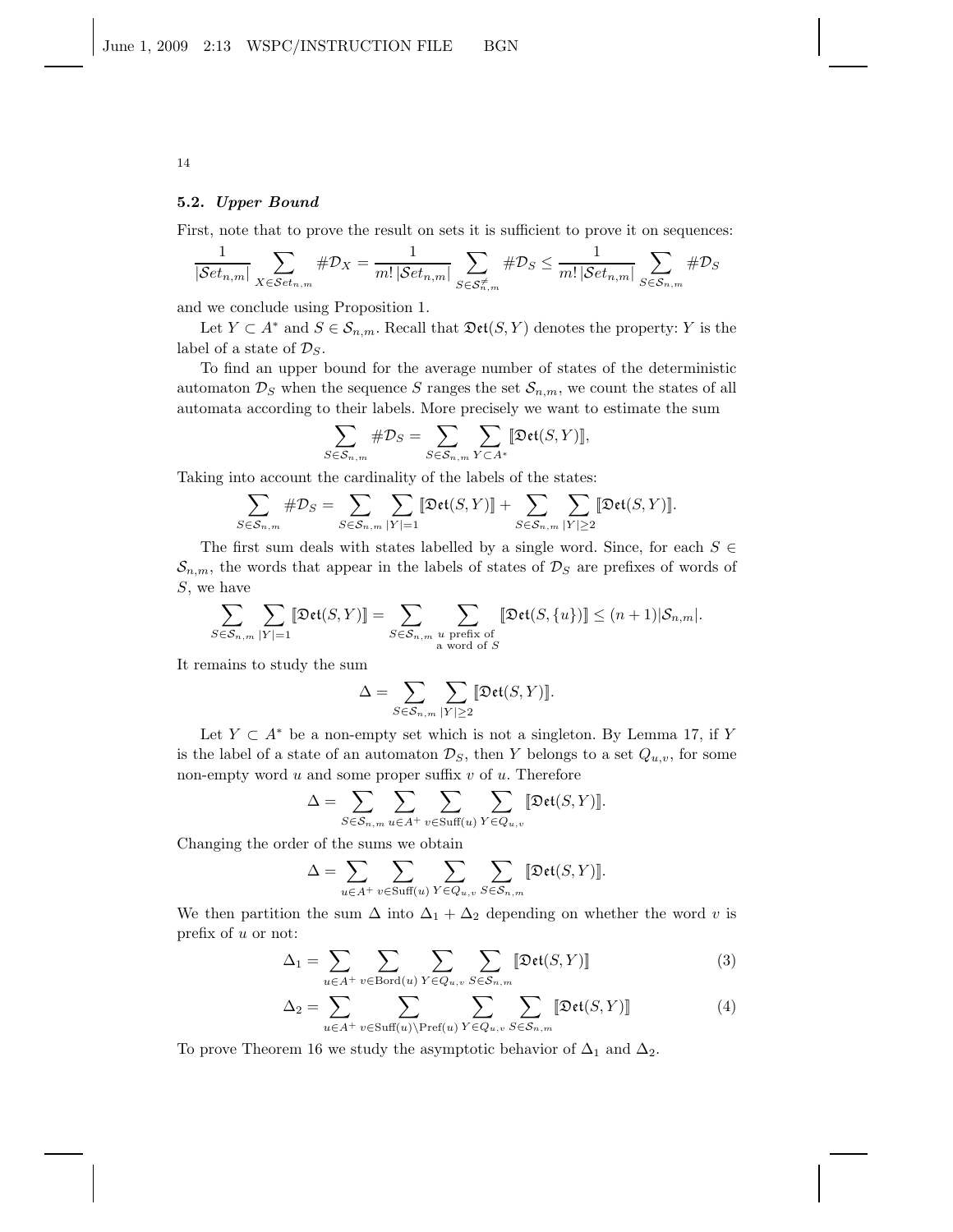### 5.3. For Alphabets With at Least Three Letters

The following lemmas are stated in order to prove the second part of Theorem 16. They use the condition  $w \in \text{Suff}(X)X^* \cup X^+$  of Corollary 18.

**Lemma 19.** Let  $u, v$  be two words in  $A^+$  such that v is a suffix of  $u$ , but not a *prefix of uand* w *be the word such that*  $u = wv$ *. Setting*  $|u| = \ell$  *and*  $|v| = i$ *, there are at most*

$$
C_m|A|^{n-2\ell}\binom{n-2\ell+1}{m-1} + C_mA^{n-\ell-i}\binom{n-\ell-i}{m-2}
$$

*sequences* S in  $S_{n,m}$  *such that u et v are prefixes of two words in* S *and such that*  $w \in \text{Suff}(S)S^* \cup S^+$ . Moreover  $C_m$  only depends on  $m$ .

**Proof.** We consider two cases, depending on whether  $w \in \text{Suff}(S)$  or not. If  $w \in$  $Suff(S)$ , for a sequence S that satisfies the conditions of the lemma, there exist three words  $x_u$ ,  $x_v$  and  $x_w$  in S such that u is a prefix of  $x_u$ , v is a prefix of  $x_v$  and w is a suffix of  $x_w$ . Necessarily,  $x_u \neq x_v$ , since v is not a prefix of u. Consider several families of such sequences:

- $x_u = x_w$  and  $|u| + |w| \ge |x_u|$ . Such a sequence can be built from a sequence in  $S_{n-j,m-1}$  having v as a prefix of one of its words, with  $j = |x_u|$ , by adding  $x_u$  at some position. Hence, using Lemma 2, there are at most  $m(m-1)\binom{n-i-j}{m-2}|A|^{n-j-i}$  such sequences. Summing for j ranging from  $\ell+1$  to  $2\ell-1$ , we find an upper bound of  $K_m\binom{n-i-\ell}{m-2}|A|^{n-\ell-i}$  for some  $K_m$ that only depends on m.
- $x_v = x_w$  and  $|v| + |w| \ge |x_v|$ . Similarly, there are at most  $K'_m\binom{n-i-\ell}{m-2}|A|^{n-\ell-i}$  such sequences.
- In all other cases, the sequences can be built from a sequence of  $S_{n-(\ell-i),m}$ having  $u$  and  $v$  as prefixes of two of its words, by adding  $w$  at the end of some element. Hence from Lemma 3 there are at most  $K''_m\binom{n-2\ell+1}{m-1}|A|^{n-2\ell}$ such sequences.

If  $w \notin \text{Suff}(S)$ , then  $w \in (\text{Suff}(S) \cup \{\varepsilon\})X^+$ . Therefore there exist a word  $x_w \in S$ such that  $x_w$  is a suffix of w and two words  $x_u$  and  $x_v$  having respectively u and v as prefixes. As  $|w| < |u|, |x_w| < |x_u|$  and the words  $x_u$  and  $x_w$  are distinct. As v is not a prefix of u,  $x_u$  and  $x_v$  are distinct too. Let j be the length of  $x_w$ .

If  $x_v \neq x_w$ , the number of sequences that satisfies the properties is at most  $m(m-1)\binom{n-i-\ell-j+1}{m-2}|A|^{n-\ell-i-j}$ , using Lemma 3 and the fact that  $x_w$  is a word in such a sequence. Summing for j from 1 to  $\ell - i$ , we find that there are at most  $L_m |A|^{n-i-\ell} \binom{n-i-\ell}{m-2}$  such sequences, where  $L_m$  only depends on m.

If  $x_v = x_w$ , then from Lemma 2 there are at most  $B'_m\binom{n-j-\ell}{m-2}|A|^{n-j-\ell}$  such sequences. Summing for j from i to  $\ell - i - 1$ , we find that there are at most  $L'_m |A|^{n-i-\ell} \binom{n-i-\ell}{m-2}$  such sequences, where  $L'_m$  only depends on m.

Adding all the contributions, we get the announced upper bound.

 $\Box$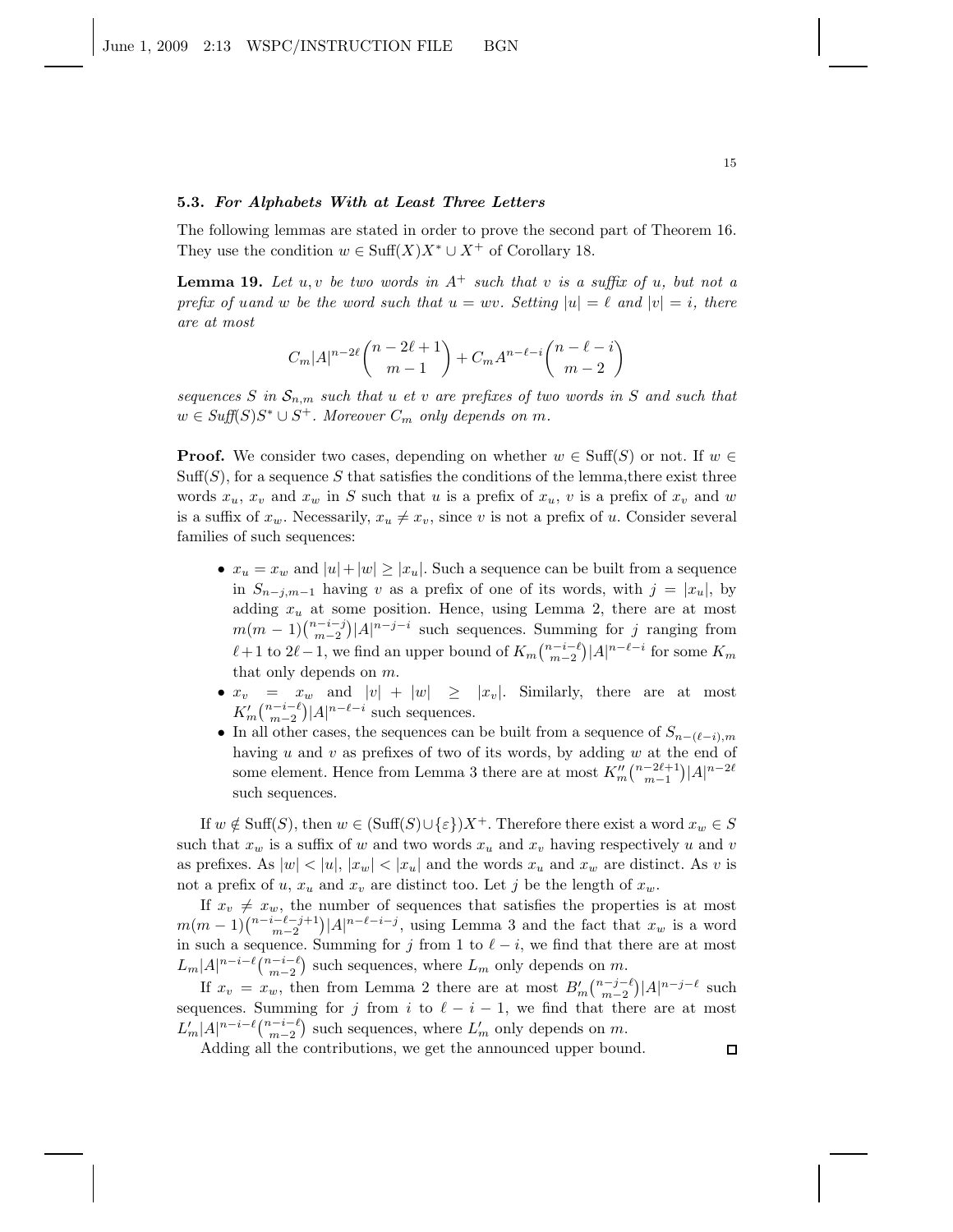**Lemma 20.** Let  $u, v$  be two words in  $A^+$  such that v is a strict border of u. and w *be the word such that*  $u = wv$ *. Setting*  $|u| = \ell$  *and*  $|v| = i$ *, there are at most* 

$$
D_m|A|^{n-2\ell+i}\binom{n-2\ell+i}{m-1} + D_m|A|^{n-\ell}\binom{n-\ell-1}{m-2}
$$

*sequences* S in  $S_{n,m}$  such that u *et* v are prefixes of two words in S and such that  $w \in Suff(S)S^* \cup S^+$ .  $D_m$  only depends on m.

**Proof.** We consider two cases depending on whether  $w \in \text{Suff}(S)$  or not. If  $w \in$ Suff(S), there exist  $x_u$  and  $x_w$  in S such that u is a prefix of  $x_u$  and w is a proper suffix of  $x_w$ . The number of such sequences with  $x_u = x_w$  and  $|u| + |w| \leq |x_u|$  is smaller or equal to  $m\binom{n-j-1}{m-2}|A|^{n-j}$ . Summing for j from  $\ell+1$  to  $2\ell-1$ , we find that there are at most  $E_m\binom{n-\ell-1}{m-2}|A|^{n-\ell}$  such sequences, for some  $E_m$  depending only on m. On the other hand, if  $x_u \neq x_w$  or  $|u| + |w| > |x_u|$ , the number of sequences is smaller or equal to  $E'_m\binom{n-\ell-(\ell-i)+1}{m-1}|A|^{n-\ell-(\ell-i)}$ .

If  $w \notin \text{Suff}(S), w \in (\text{Suff}(S) \cup \{\varepsilon\})X^+$  and there exists a word  $x_w$  in S that is a suffix of w. Setting  $|x_w| = j$ , from Lemma 2 there are at most  $F_m\binom{n-\ell-j}{m-2}|A|^{n-\ell-j}$ such sequences. Summing for j from 1 to  $\ell - i$ , we find that there are at most  $F'_m\binom{n-\ell-1}{m-2}|A|^{n-\ell}$  such sequences.

Adding all the contributions, we get the announced upper bound.

 $\Box$ 

In the following we prove that  $\Delta_1$  and  $\Delta_2$  from Equation (3) (p.14) are both in  $\mathcal{O}(|\mathcal{S}_{n,m}|).$ 

From Corollary 18 and Lemma 20, one has  $\Delta_1 \leq \Delta_{1,1} + \Delta_{1,2}$  with

$$
\Delta_{1,1} = \sum_{u \in A^+} \sum_{v \in \text{Bord}(u)} \sum_{Y \in Q_{u,v}} D_m |A|^{n-2|u|+|v|} \binom{n-2|u|+|v|}{m-1}
$$

$$
\Delta_{1,2} = \sum_{u \in A^+} \sum_{v \in \text{Bord}(u)} \sum_{Y \in Q_{u,v}} D_m |A|^{n-|u|} \binom{n-|u|-1}{m-2}
$$

Setting  $|u| = \ell$  and  $|v| = i$  and using Lemma 4

$$
\Delta_{1,1} \leq \sum_{\ell=2}^{n-m+1} \sum_{i=1}^{\ell-1} |A|^{\ell-i} 2^{i-1} D_m |A|^{n-2\ell+i} {n-2\ell+i \choose m-1}.
$$

Since for  $2 \leq \ell \leq n-m+1$  and  $1 \leq i \leq \ell-1$ ,  $\binom{n-2\ell+i}{m-1} \leq \binom{n-3}{m-1}$ 

$$
\Delta_{1,1} \leq \frac{1}{2} D_m |A|^n \binom{n-3}{m-1} \left( \sum_{\ell=2}^{\infty} |A|^{-\ell} \right) \left( \sum_{i=1}^{\infty} |A|^{-i} 2^i \right)
$$

and since  $|A| \geq 3$ , we obtain  $\Delta_{1,1} = \mathcal{O}(|\mathcal{S}_{n,m}|)$ .

The same arguments lead to

$$
\Delta_{1,2} \leq \sum_{\ell=2}^{n-m+1} \sum_{i=1}^{\ell-1} |A|^{\ell-i} 2^{i-1} D_m |A|^{n-\ell} {n-\ell-1 \choose m-2}.
$$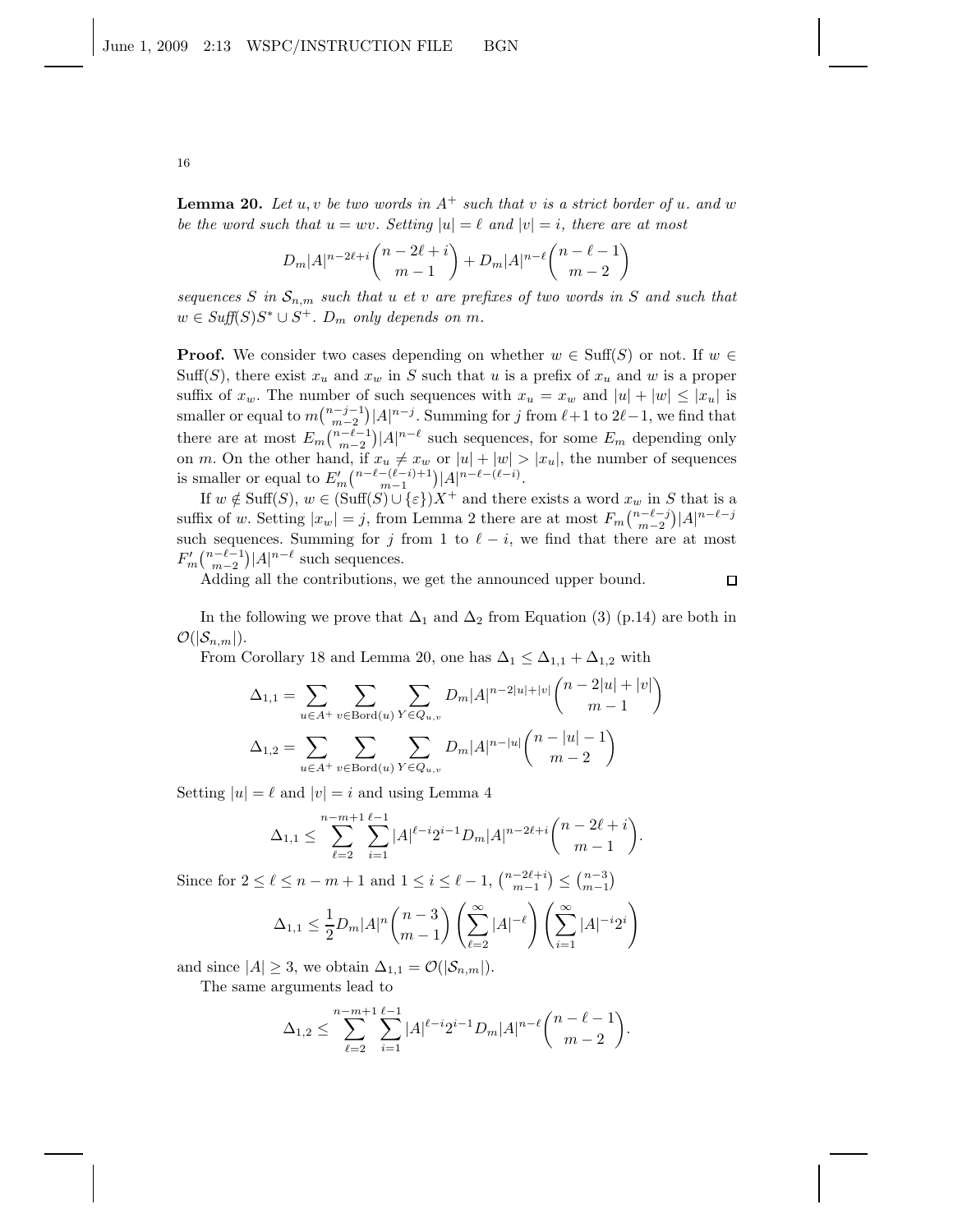Moreover using the fact that  $\sum_{j=m-2}^{N} {j \choose m-2} = {N+1 \choose m-1}$  we obtain

$$
\Delta_{1,2} \le \frac{1}{2} D_m |A|^n \binom{n-2}{m-1} \left( \sum_{i=1}^{\infty} |A|^{-i} 2^i \right)
$$

or in other words  $\Delta_{1,2} = \mathcal{O}(|\mathcal{S}_{n,m}|)$  since  $|A| \geq 3$ .

Using exactly the same kind of computations, one can prove from Lemma 19 that  $\Delta_2 = \mathcal{O}(|\mathcal{S}_{n,m}|)$ , concluding the proof.

## 5.4. For Binary Alphabets

We now prove that the average state complexity of the star of a finite language on a binary alphabet is linear. More precisely we show that  $\Delta_1$  and  $\Delta_2$  from Equation (3) (p.14) are both in  $\mathcal{O}(n|\mathcal{S}_{n,m}|)$ .

From Lemma 3

$$
\Delta_2 \leq \sum_{u \in A^+} \sum_{v \in \text{Suff}(u) \backslash \text{Pref}(u)} \sum_{Y \in Q_{u,v}} m(m-1) 2^{n-|u|-|v|} {n-|u|-|v|+1 \choose m-1}.
$$

As  $|Q_{u,v}| = 2^{|v|-1}$ , with  $\ell = |u|$  and  $i = |v|$ ,

$$
\Delta_2 \le m(m-1) \sum_{\ell=2}^{n-m+1} 2^{\ell} \sum_{i=1}^{\ell-1} 2^{i-1} 2^{n-\ell-i} {n-\ell-i+1 \choose m-1}.
$$

Moreover, since  $\sum_{\ell=2}^{n-m+1} \sum_{i=1}^{\ell-1} {n-\ell-i+1 \choose m-1} = {n-1 \choose m}, \Delta_2 \le \frac{m(m-1)}{2}$  $\frac{n-1}{2}2^n\binom{n-1}{m}$  and thus, by Proposition 1,  $\Delta_2 = \mathcal{O}(n |\mathcal{S}_{n,m}|)$ .

Now we partition the sum  $\Delta_1$  into two sums  $\Delta_{1,1}$  and  $\Delta_{1,2}$  depending on whether the set Y contains exactly two elements or not (and therefore belongs to some set  $Q_{u,v,w}$ ). More precisely,

$$
\Delta_{1,1} = \sum_{u \in A^+} \sum_{v \in \text{Bord}(u)} \sum_{S \in \mathcal{S}_{n,m}} \llbracket \mathfrak{Det}(S, \{u, v\}) \rrbracket
$$

and

$$
\Delta_{1,2} = \sum_{u \in A^+} \sum_{v \in \text{Bord}(u)} \sum_{w \in \text{Suff}(v)} \sum_{Y \in Q_{u,v,w}} \sum_{S \in S_{n,m}} [\text{Det}(S,Y)].
$$

Using Lemma 2 and Lemma 4, and since  $\sum_{\ell=2}^{n-m+1} {n-\ell \choose m-1} = {n-1 \choose m}$ , we obtain ℓ−1

$$
\Delta_{1,1} \leq \sum_{\ell=2}^{n-m+1} \sum_{i=1}^{\ell-1} m \binom{n-\ell}{m-1} 2^{n-\ell} 2^{\ell-i} \leq m \, 2^n \binom{n-1}{m}.
$$

Consequently, by Proposition 1,  $\Delta_{1,1} = \mathcal{O}(n |\mathcal{S}_{n,m}|)$ .

Next we decompose the sum  $\Delta_{1,2}$  into the sums  $B_{1,2}+N_{1,2}$  depending on whether  $w$  is a prefix (and therefore a border) of  $v$  or not.

When w is not a prefix of v, the number of sequences  $S \in \mathcal{S}_{n,m}$  such that u and w are prefixes of two distinct words of S is smaller or equal to  $m(m -$ 1)2<sup>n-ℓ-j</sup>(<sup>n-ℓ-j+1</sup>) from Lemma 3.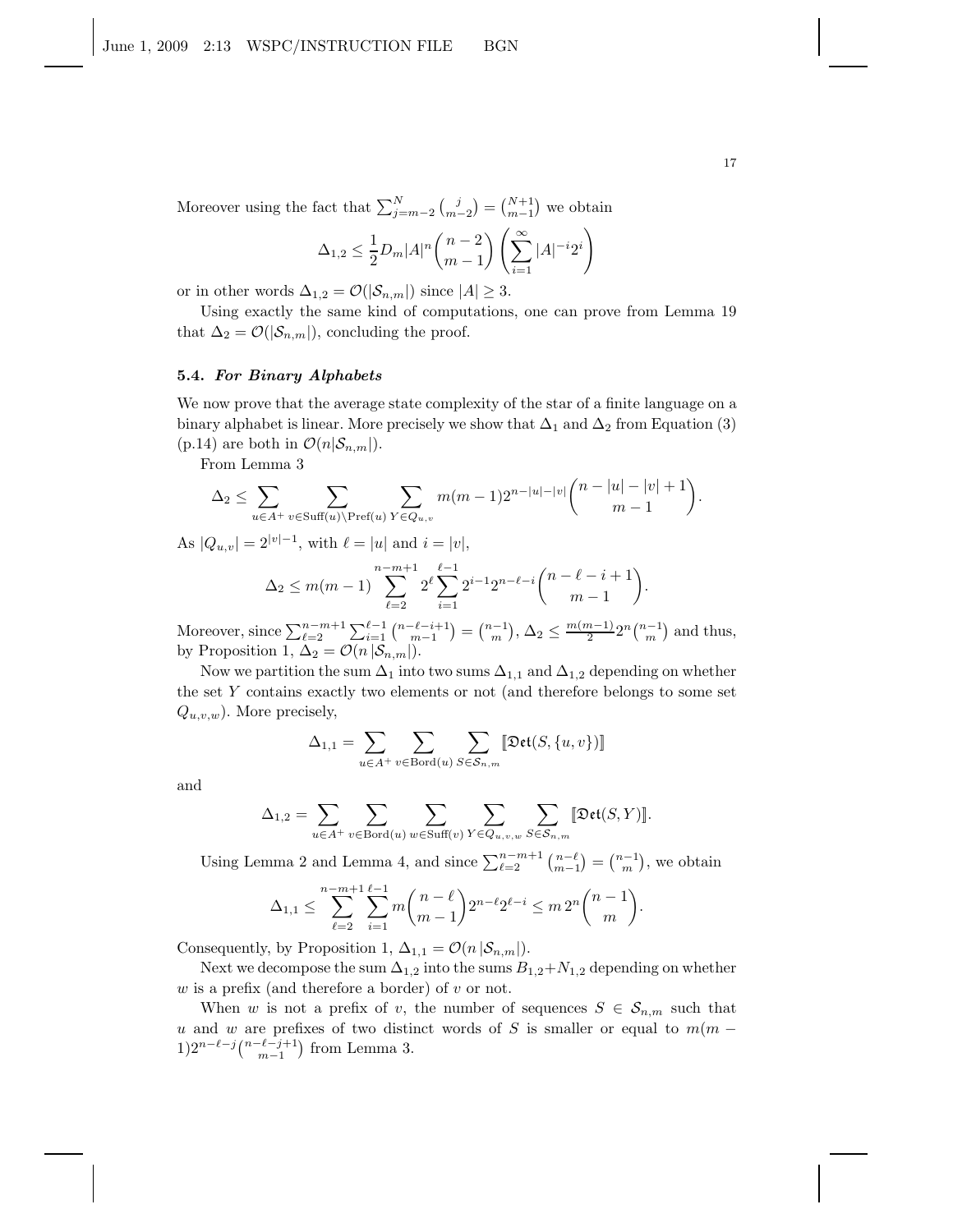Since, from Lemma 4, there are less than  $2^{\ell-i}$  pairs  $(u, v)$  such that v is a border of u and since  $|Q_{u,v,w}| = 2^{|w|-1}$ , we get:

$$
N_{1,2} = \sum_{u \in A^{+}} \sum_{v \in \text{Bord}(u)} \sum_{w \in \text{Suff}(v) \backslash \text{Pref}(v)} \sum_{Y \in Q_{u,v,w}} \sum_{S \in S_{n,m}} [\text{Det}(S, Y)]
$$
  
\n
$$
\leq m(m-1) \sum_{\ell=3}^{n-m+1} \sum_{i=2}^{\ell-1} \sum_{j=1}^{i-1} 2^{\ell-i} 2^{j-1} 2^{n-\ell-j} {n-\ell-j+1 \choose m-1}
$$
  
\n
$$
\leq \frac{m(m-1)}{2} 2^n \sum_{\ell=3}^{n-m+1} \sum_{i=2}^{\ell-1} 2^{-i} \sum_{j=1}^{i-1} {n-\ell-j+1 \choose m-1}
$$

As  $\binom{n-\ell-j+1}{m-1} \leq \binom{n-\ell}{m-1}$ , we obtain

$$
N_{1,2} \le \frac{m(m-1)}{2} 2^n \sum_{\ell=3}^{n-m+1} {n-\ell \choose m-1} \sum_{i=2}^{\ell-1} (i-1) 2^{-i}
$$

Because of the convergence of the series,  $\sum_{i=2}^{\ell-1} (i-1)2^{-i}$  is bounded. Therefore, as  $\sum_{\ell=3}^{n-m+1} {n-\ell \choose m-1} = {n-2 \choose m}$  and  $|\mathcal{S}_{n,m}| = {n-1 \choose m-1} 2^n$ , we have  $N_{1,2} = \mathcal{O}(n|\mathcal{S}_{n,m}|)$ .

When w is prefix of v, the associated sum  $B_{1,2}$  is partitioned into the following sums:

$$
B_{1,2} = \sum_{u \in A^+} \sum_{v \in \text{Bord}(u)} \sum_{w \in \text{Bord}(v)} \sum_{Y \in Q_{u,v,w}} \sum_{S \in \mathcal{S}_{n,m}} [\text{Det}(S,Y)] = B'_{1,2} + B''_{1,2}
$$

with

$$
B_{1,2}' = \sum_{u \in A^+} \sum_{\substack{v \in \text{Bord}(u) \\ |v| > \frac{2}{3} |u|}} \sum_{\substack{w \in \text{Bord}(v) \\ |w| > \frac{|v|}{2}}} \sum_{Y \in Q_{u,v,w}} \sum_{S \in \mathcal{S}_{n,m}} \llbracket \mathfrak{Det}(S,Y) \rrbracket
$$

and  $B''_{1,2} = B_{1,2} \setminus B'_{1,2}$ . Using Lemma 4, the fact that  $|Q_{u,v,w}| = 2^{|w|-1}$  and relaxing the constraints on the lengths of the words  $v$  and  $w$ , we get

$$
B_{1,2}'' \leq \sum_{\ell=3}^{n-m+1} \sum_{i=2}^{\ell-1} \sum_{j=1}^{i-1} m \binom{n-\ell}{m-1} 2^{n-\ell} 2^{\ell-\frac{i}{2}-j} 2^{j-1}.
$$

Since  $\sum_{i=2}^{\ell-1} (i-1)2^{-\frac{i}{2}}$  is bounded by a constant M,

$$
B_{1,2}^{"}\leq mM2^{n-1}\sum_{\ell=3}^{n-m+1}\binom{n-\ell}{m-1}.
$$

Finally as  $\sum_{\ell=3}^{n-m+1} {n-\ell \choose m-1} = {n-2 \choose m}$  and  $|\mathcal{S}_{n,m}| = {n-1 \choose m-1} 2^n$ ,  $B''_{1,2} = \mathcal{O}(n |\mathcal{S}_{n,m}|)$ . Now from Lemma 2 and since  $|Q_{u,v,w}| = 2^{|w|-1}$ , we get:

$$
B_{1,2}' \leq \sum_{u \in A^+} \sum_{\substack{v \in \text{Bord}(u) \\ |v| > \frac{2}{3} |u|}} \sum_{\substack{w \in \text{Bord}(v) \\ |w| > \frac{|v|}{2}}} 2^{|w|-1} m {n - |u| \choose m-1} 2^{n-|u|}.
$$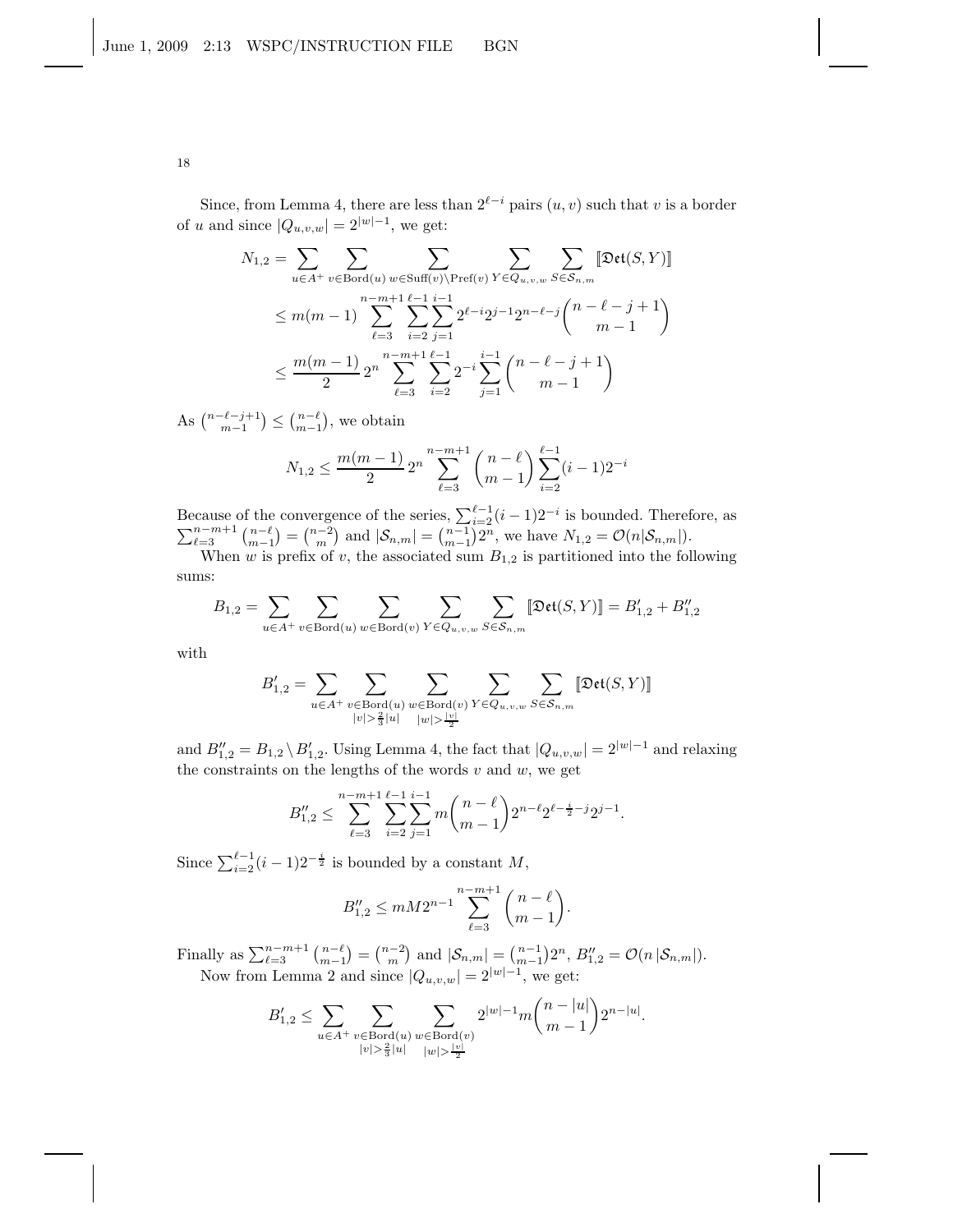Moreover, from Proposition 6, the words  $u, v$  and w of length respectively  $\ell, i$  and j are powers of a same primitive word  $x: u = x^p x_0, v = x^q x_0$  and  $w = x^s x_0$ , with  $p > q > s > 0$  and  $x_0 \in Pr(x)$ . Let r be the length of x, then there are less than  $2^r$  such words x and since  $1 \leq r \leq \ell - i$  and  $i > \frac{2}{3}\ell$ ,  $r < \frac{\ell}{3}$ . Finally the lengths of v and w can be written  $i = \ell - hr$  where  $1 \leq h < \ell/3r$  and  $j = \ell - h'r$  where  $h < h' < \frac{1}{2}(\frac{\ell}{r} + h)$ . Therefore

$$
B'_{1,2} \leq \sum_{\ell=3}^{n-m+1} \sum_{r=1}^{\frac{\ell}{3}-1} \sum_{h=1}^{\frac{\ell}{3}-1} \sum_{h'=h+1}^{\frac{\ell}{3}-1} m \binom{n-\ell}{m-1} 2^{n-\ell} 2^r 2^{\ell-h'-1}
$$
  

$$
\leq m 2^{n-1} \sum_{\ell=3}^{n-m+1} \binom{n-\ell}{m-1} \sum_{r=1}^{\frac{\ell}{3}-1} 2^r \sum_{h=1}^{\frac{\ell}{3}-1} \sum_{h'=h+1}^{\frac{\ell}{3}-1} (2^{-r})^{h'}.
$$

As  $\sum_{h=1}^{\frac{\ell}{3r}} \sum_{h'=h+1}^{\frac{1}{2}(\frac{\ell}{r}+h)} (2^{-r})^{h'} \leq 4/2^{2r}$  when  $r \geq 1$ , we obtain

$$
B'_{1,2} \le m2^{n+1} \sum_{\ell=3}^{n-m+1} \binom{n-\ell}{m-1} \sum_{r=1}^{\frac{\ell}{3}-1} 2^{-r} \le m2^{n+1} \sum_{\ell=3}^{n-m+1} \binom{n-\ell}{m-1}
$$

Finally, since  $\sum_{\ell=3}^{n-m+1} {n-\ell \choose m-1} = {n-2 \choose m}$  and  $|\mathcal{S}_{n,m}| = {n-1 \choose m-1} 2^n$ , we obtain that  $B'_{1,2} =$  $\mathcal{O}(n |\mathcal{S}_{n,m}|)$ , concluding the proof.

## 6. Remarks on the Average Time Complexity

Note that the constructions proposed in this article to build deterministic automata recognizing the star of a finite language or the concatenation of two finite languages mainly rely on a classical determinization of some specific nondeterministic automata. The union operation is different, but easy to perform efficiently by just considering the union of  $\{u_1, \dots, u_{m_1}\}\$  and  $\{v_1, \dots, v_{m_2}\}\$  as an element of  $\mathcal{S}et_{n_1+n_2,m_1+m_2}$ , and constructing the tree.

The state complexity of a language recognized by a nondeterministic automaton with n states is, in the worst case, equal to  $2<sup>n</sup>$ . Therefore the lower bound of the worst-case time complexity of the determinization is  $\Omega(2^n)$ . In such cases, it is interesting to measure the time complexity according to the size of the output of the algorithm and to try to design algorithms whose efficiency is a function of the size of the result instead of the one of the input. In particular they should be fast when the output is small, even if it is not possible to prevent the output from being of exponential size in the worst case.

The complexity of the subset construction basically depends upon the encoding and the storage of the set of states. At each step, for a given set of states P and a letter  $a \in A$ , the algorithm computes the set  $P \cdot a$  of states of the initial automaton that can be reached from a state of  $P$  by a transition labelled by  $a$ . Then it tests whether this set has already been computed before or not.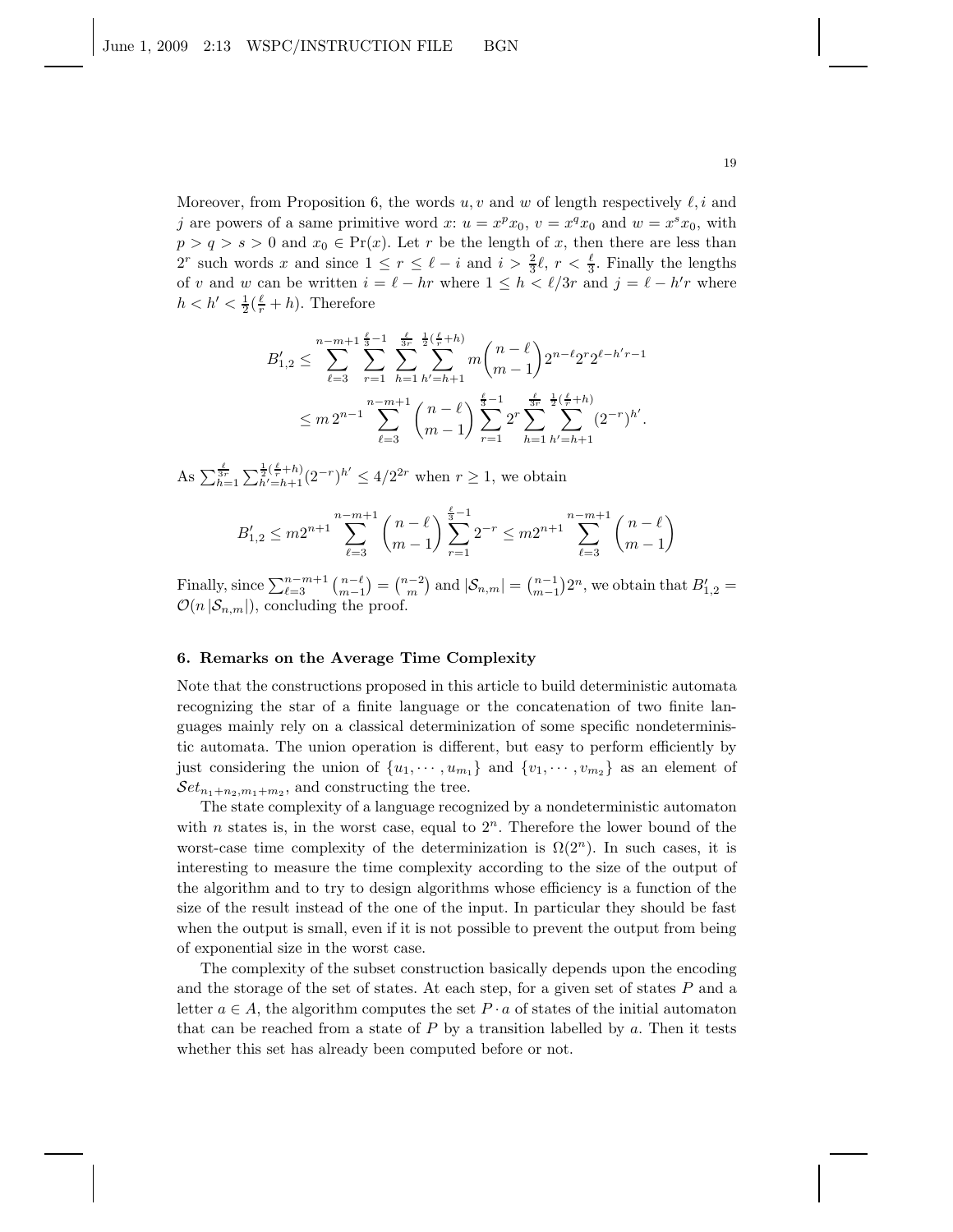#### 20 Bibliography

Here the automata to be determinized are specific. In both constructions related with star and concatenation, they have the useful property that for any accessible set of states X and every letter a the size of  $X \cdot a$  is at most twice the size of X:

- For the star, the image of a state  $u$  by a letter  $a$  in the nondeterministic automaton is either  $\emptyset$ , a, ua or  $\{a, ua\}$ .
- For the concatenation, the image by a letter a of a state of the form  $(\emptyset, X)$ is  $(\emptyset, X \cdot a)$  and  $X \cdot a$  is of size at most  $|X|$  since the second automaton is deterministic. On the other hand, the image of  $(u, X)$  by a letter a is of the form  $(z, X')$ , where X' is either  $X \cdot a$  or  $X \cdot a \cup \{a\}$ .

Hence, in both cases, computing the image of a set of states  $X$  by a letter  $a$  can be performed in time  $\mathcal{O}(P(|X|))$ , where P is some polynomial.

In order to store the sets of states,  $N + 1$  balanced trees  $\mathcal{T}_0, \cdots, \mathcal{T}_N$  are used, where each tree  $\mathcal{T}_i$  contains only subsets of size i. When a new set of states X is computed, it is inserted in the tree  $\mathcal{T}_{|X|}$ . The "size" of a state  $(z, X)$  in the concatenation case is the size of X. It is enough to set  $N = n + 1$  in the star case and  $N = n<sub>2</sub> + 1$  in the concatenation case, in order to cover all the possible sizes. Each balanced tree  $T \in \mathcal{T}_i$  contains at most  $\binom{N}{i} \leq N^i$  elements in the star case, and at most  $2\binom{N}{i} \leq 2N^i$  in the concatenation case, as the first coordinate can be either a word or  $\emptyset$ , the word being unique for a given second coordinate. Hence the insertion and search in T can be performed in  $\mathcal{O}(i \log N)$  comparisons. As the comparisons can be performed in polynomial time in  $i$ , the overall complexity of building the image of X by a letter a, looking if  $X \cdot a$  is in  $\mathcal{T}_{[X \cdot a]}$  and insert it if it is not, can be performed in time  $\mathcal{O}(Q(i) \log N)$ , for some polynomial Q.

Using this, one can show the following results:

- For  $|A| \geq 3$ , the average time complexity of the construction of  $\mathcal{D}_X$  recognizing the star of a finite language X in  $\mathcal{S}et_{n,m}$  is in  $\mathcal{O}(n \log n)$ .
- For  $|A| \geq 2$ , the average time complexity of the construction of  $\mathcal{D}_{X_1 X_2}$ recognizing the concatenation of two finite languages  $X_1 \in \mathcal{S}et_{n_1,m_1}$  and  $X_2 \in \mathcal{S}et_{n_2,m_2}$  is in  $\mathcal{O}((n_1+n_2)\log n_2)$ .

The proof consists in reproducing the proofs of Theorem 16 and Theorem 14, adding a multiplicative factor of  $Q(i + 1) \log N$ .

Conclusion The main conclusion of this article is that, if one needs to manipulate finite languages given by lists of words, using deterministic automata is very efficient when our distribution models correctly the input data: the possible blow-up in space almost never appears, and the deterministic automaton can be quickly computed using standard constructions.

#### References

[1] F. Bassino, L. Giambruno, C. Nicaud, The average state complexity of the star of a finite set of words is linear, *International Conference on Developments in Language*